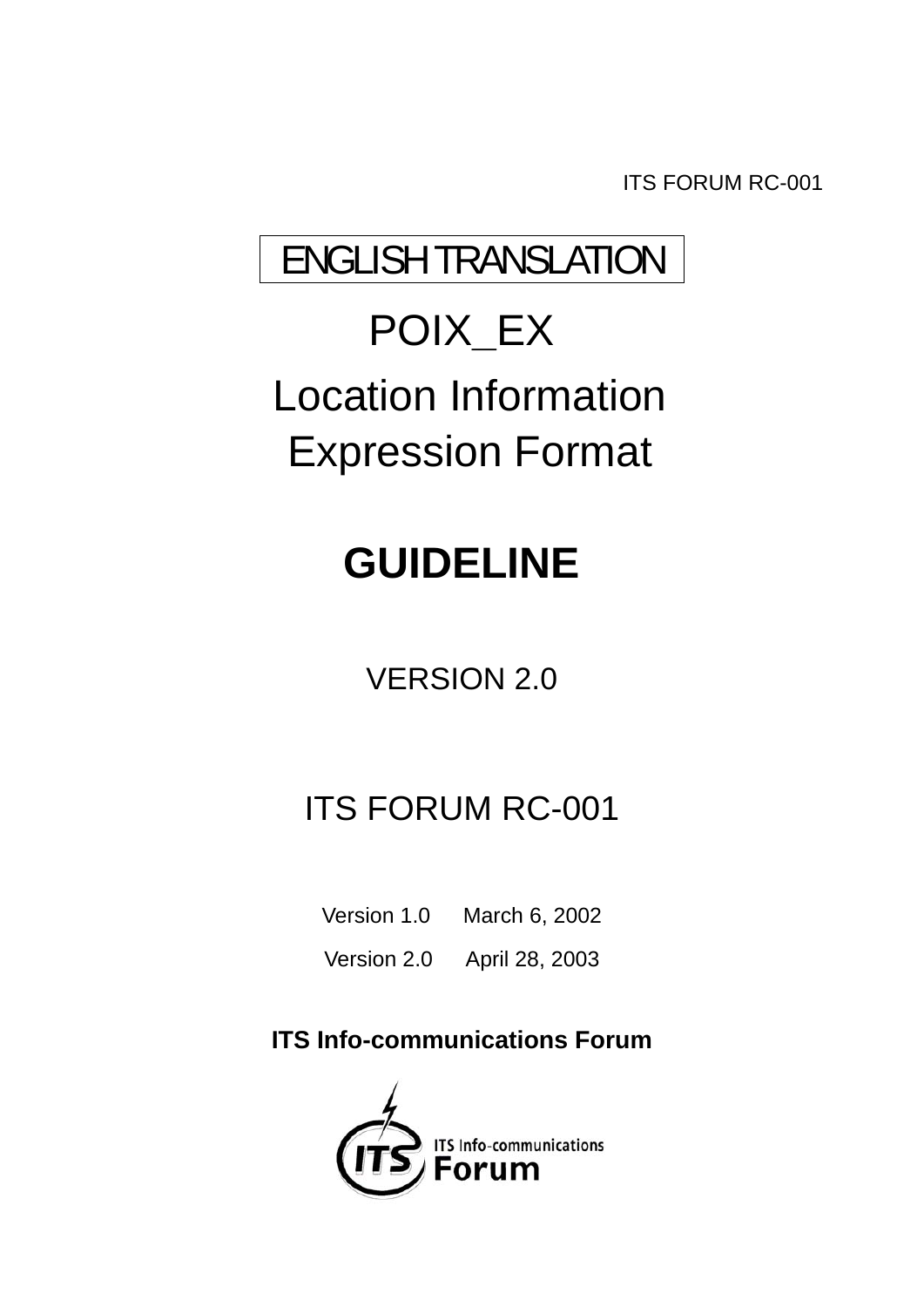# **General Notes to the English Translation of**

# **ITS Info-communications Forum Guidelines**

#### **1. Notes on Copyright**

- The copyright of this document is ascribed to the ITS Info-communications Forum of Japan.

- All rights reserved. No part of this document may be reproduced, stored in a retrieval system or transmitted, in any form or by any means, without the prior written permission of ITS Infocommunications Forum of Japan.

#### **2. Notes on English Translation**

- ITS Info-communications Forum Guidelines are usually written in Japanese. This document is a translation into English of the original document for the purpose of convenience of users. If there are any discrepancies in the content, expressions, etc. between the original document and this translated document, the original document shall prevail.
- ITS Info-communications Forum Guidelines, in the original language, are made publicly available through web posting. The original document of this translation may have been further revised and therefore users are encouraged to check the latest version at an appropriate page under the following URL:

http://www.itsforum.gr.jp/Public/Eguideline/index.html.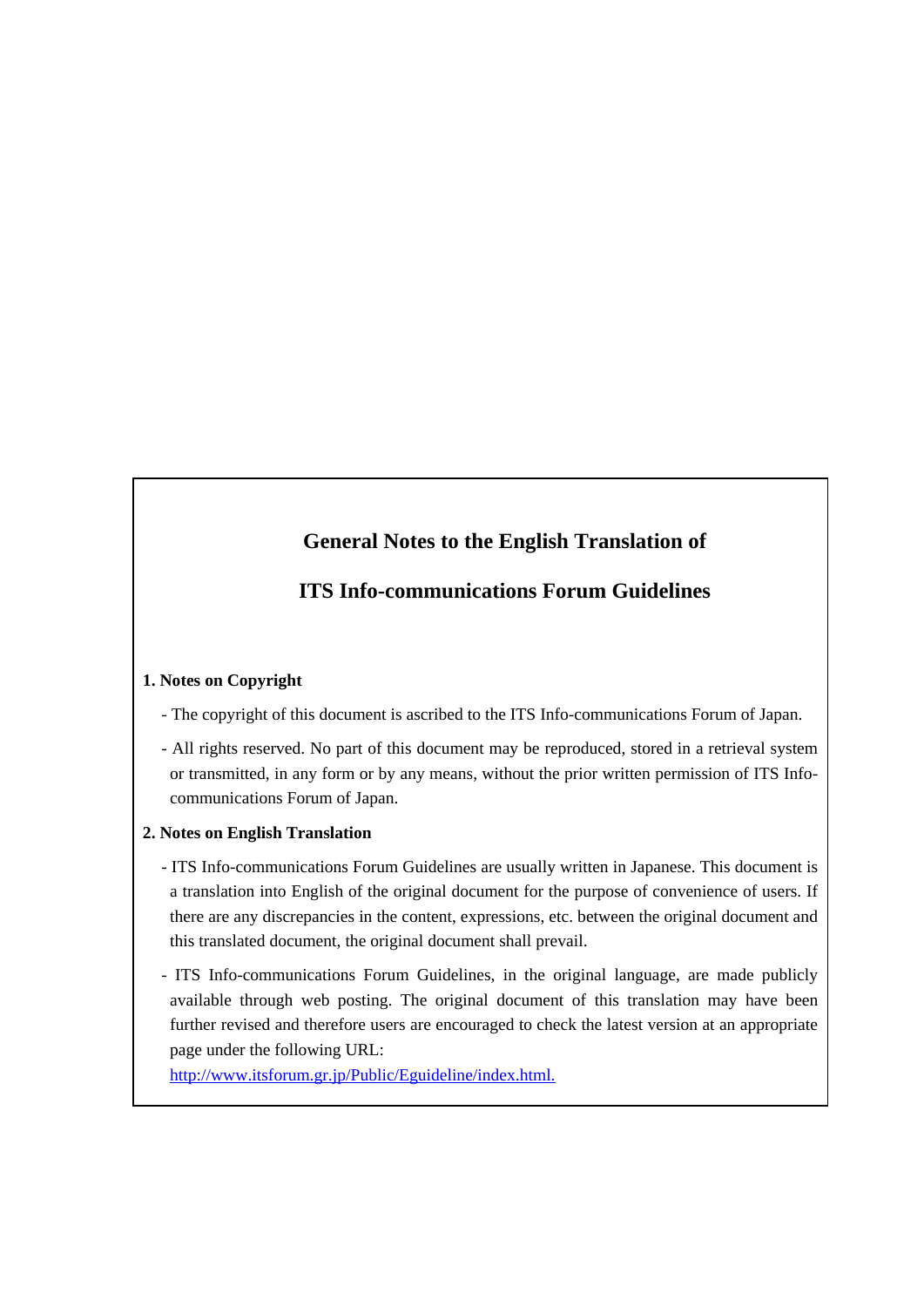# POIX\_EX Location Information Expression Format

# **GUIDELINE**

VERSION 2.0

ITS FORUM RC-001

**ITS Info-communications Forum**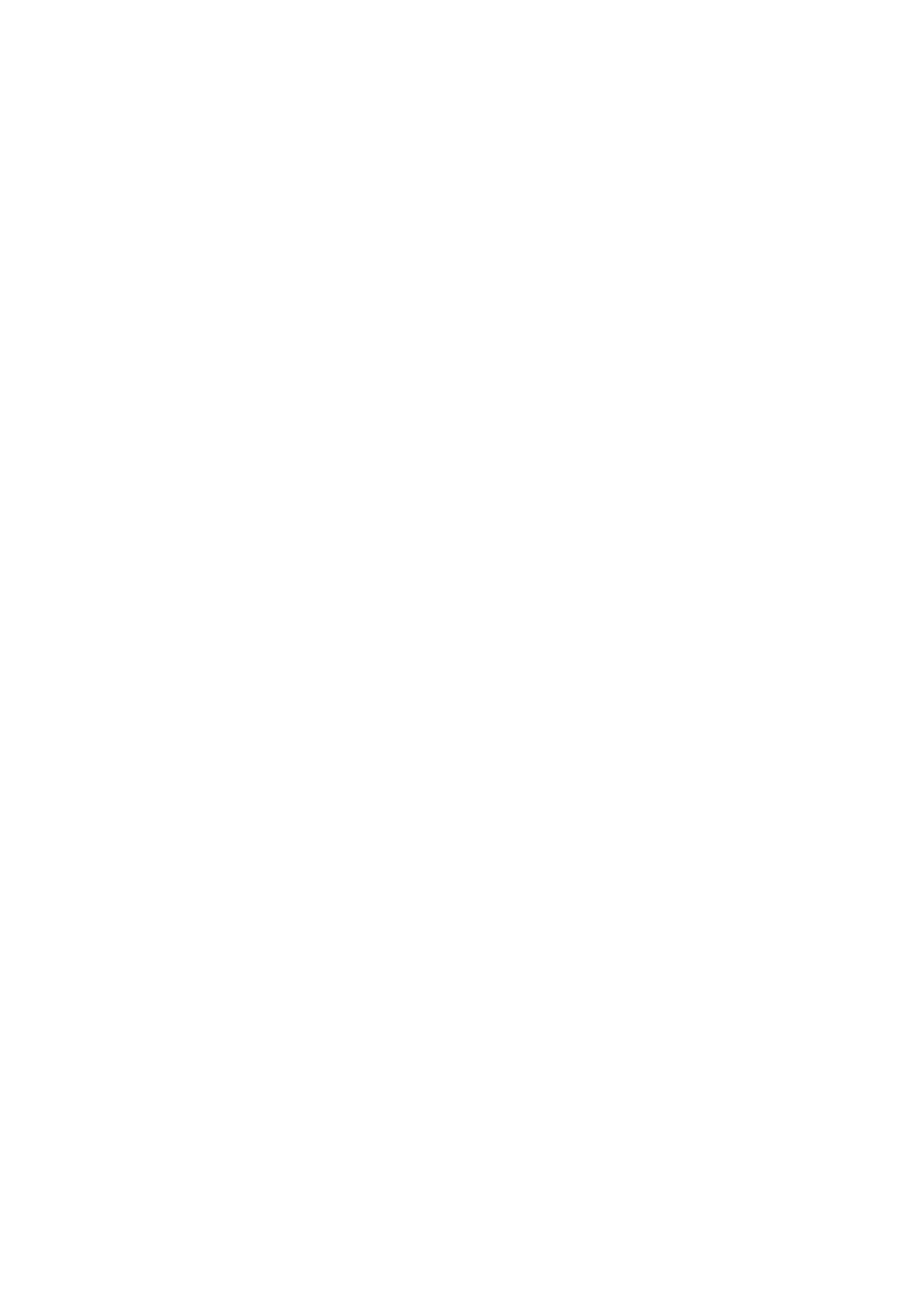# Revision History

| Version | Date           | Revision              | Reason | Description                                                                                                                                                                                                                                                                                                                                                                                                      |
|---------|----------------|-----------------------|--------|------------------------------------------------------------------------------------------------------------------------------------------------------------------------------------------------------------------------------------------------------------------------------------------------------------------------------------------------------------------------------------------------------------------|
| 1.0     | March 6, 2002  | Established           |        |                                                                                                                                                                                                                                                                                                                                                                                                                  |
| 2.0     | April 28, 2003 | Additions/<br>changes |        | [Overview]<br>Unified POIX_EX specifications were created<br>to enable unification with the specifications of<br>Info-communications<br><b>ITS</b><br>Forum's<br>"POIX_ARIB" location expression format<br>and JSK's "POIX_MP" location expression<br>format.<br>[Details]<br>1st layer: "poix_arib" changed to "poix_ex".<br>2nd layer: "poix+" added.<br>4th layer: "mp_area?", "category*", "icon?"<br>added. |
|         |                |                       |        |                                                                                                                                                                                                                                                                                                                                                                                                                  |
|         |                |                       |        |                                                                                                                                                                                                                                                                                                                                                                                                                  |
|         |                |                       |        |                                                                                                                                                                                                                                                                                                                                                                                                                  |
|         |                |                       |        |                                                                                                                                                                                                                                                                                                                                                                                                                  |
|         |                |                       |        |                                                                                                                                                                                                                                                                                                                                                                                                                  |
|         |                |                       |        |                                                                                                                                                                                                                                                                                                                                                                                                                  |
|         |                |                       |        |                                                                                                                                                                                                                                                                                                                                                                                                                  |
|         |                |                       |        |                                                                                                                                                                                                                                                                                                                                                                                                                  |
|         |                |                       |        |                                                                                                                                                                                                                                                                                                                                                                                                                  |
|         |                |                       |        |                                                                                                                                                                                                                                                                                                                                                                                                                  |
|         |                |                       |        |                                                                                                                                                                                                                                                                                                                                                                                                                  |
|         |                |                       |        |                                                                                                                                                                                                                                                                                                                                                                                                                  |
|         |                |                       |        |                                                                                                                                                                                                                                                                                                                                                                                                                  |
|         |                |                       |        |                                                                                                                                                                                                                                                                                                                                                                                                                  |
|         |                |                       |        |                                                                                                                                                                                                                                                                                                                                                                                                                  |
|         |                |                       |        |                                                                                                                                                                                                                                                                                                                                                                                                                  |
|         |                |                       |        |                                                                                                                                                                                                                                                                                                                                                                                                                  |
|         |                |                       |        |                                                                                                                                                                                                                                                                                                                                                                                                                  |
|         |                |                       |        |                                                                                                                                                                                                                                                                                                                                                                                                                  |
|         |                |                       |        |                                                                                                                                                                                                                                                                                                                                                                                                                  |
|         |                |                       |        |                                                                                                                                                                                                                                                                                                                                                                                                                  |
|         |                |                       |        |                                                                                                                                                                                                                                                                                                                                                                                                                  |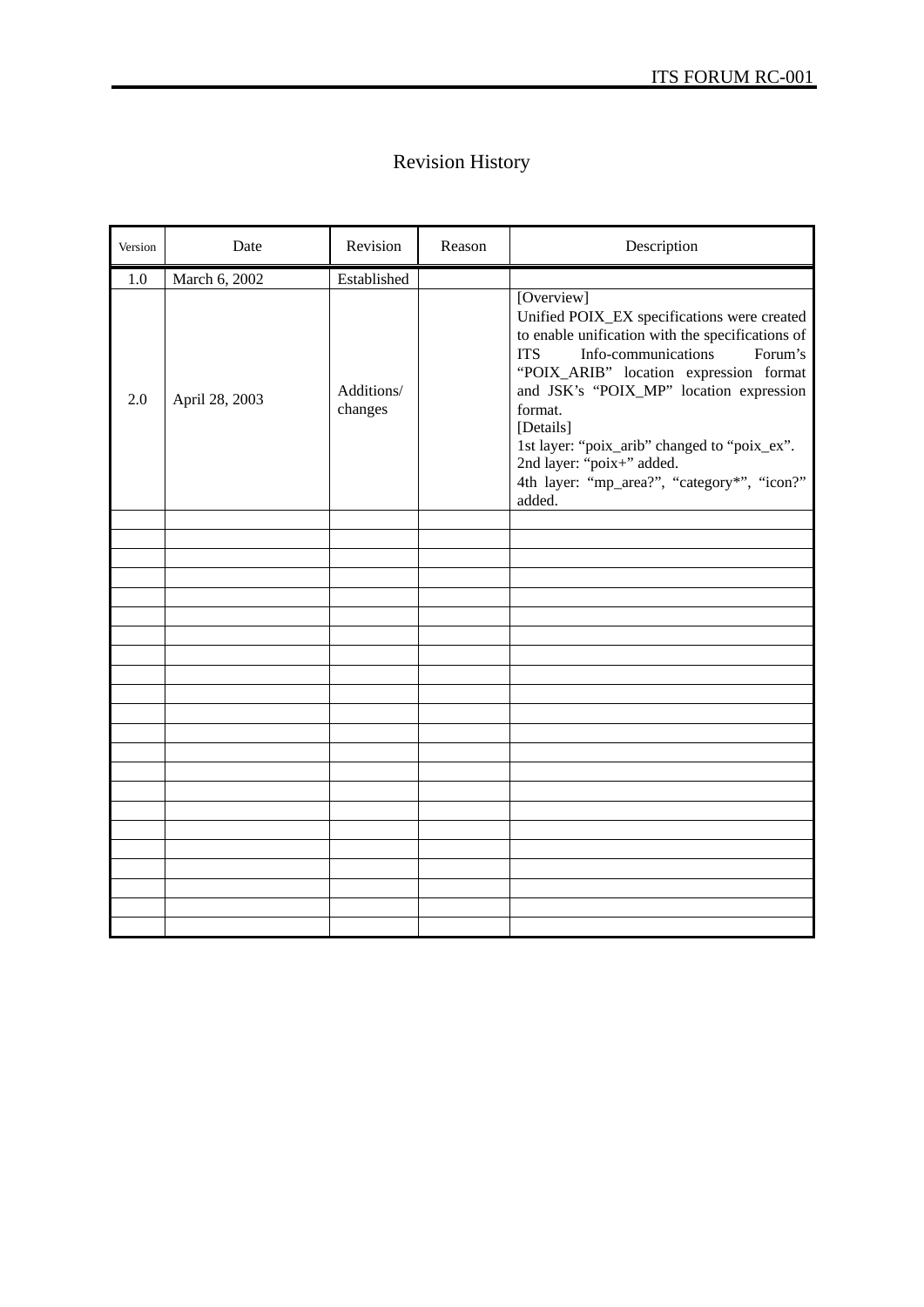# Contents

| $\mathbf{1}$   |       |  |  |  |  |  |  |  |
|----------------|-------|--|--|--|--|--|--|--|
| 1.1            |       |  |  |  |  |  |  |  |
| 1.2            |       |  |  |  |  |  |  |  |
| 1.3            |       |  |  |  |  |  |  |  |
| 1.4            |       |  |  |  |  |  |  |  |
| 1.5            |       |  |  |  |  |  |  |  |
| $\overline{2}$ |       |  |  |  |  |  |  |  |
| 2.1            |       |  |  |  |  |  |  |  |
| 2.2            |       |  |  |  |  |  |  |  |
|                | 2.2.1 |  |  |  |  |  |  |  |
|                | 2.2.2 |  |  |  |  |  |  |  |
|                | 2.2.3 |  |  |  |  |  |  |  |
|                | 2.2.4 |  |  |  |  |  |  |  |
|                | 2.2.5 |  |  |  |  |  |  |  |
|                | 2.2.6 |  |  |  |  |  |  |  |
|                | 2.2.7 |  |  |  |  |  |  |  |
|                | 2.2.8 |  |  |  |  |  |  |  |
|                | 2.2.9 |  |  |  |  |  |  |  |
|                |       |  |  |  |  |  |  |  |
|                |       |  |  |  |  |  |  |  |
|                |       |  |  |  |  |  |  |  |
|                |       |  |  |  |  |  |  |  |
|                |       |  |  |  |  |  |  |  |
|                |       |  |  |  |  |  |  |  |
|                |       |  |  |  |  |  |  |  |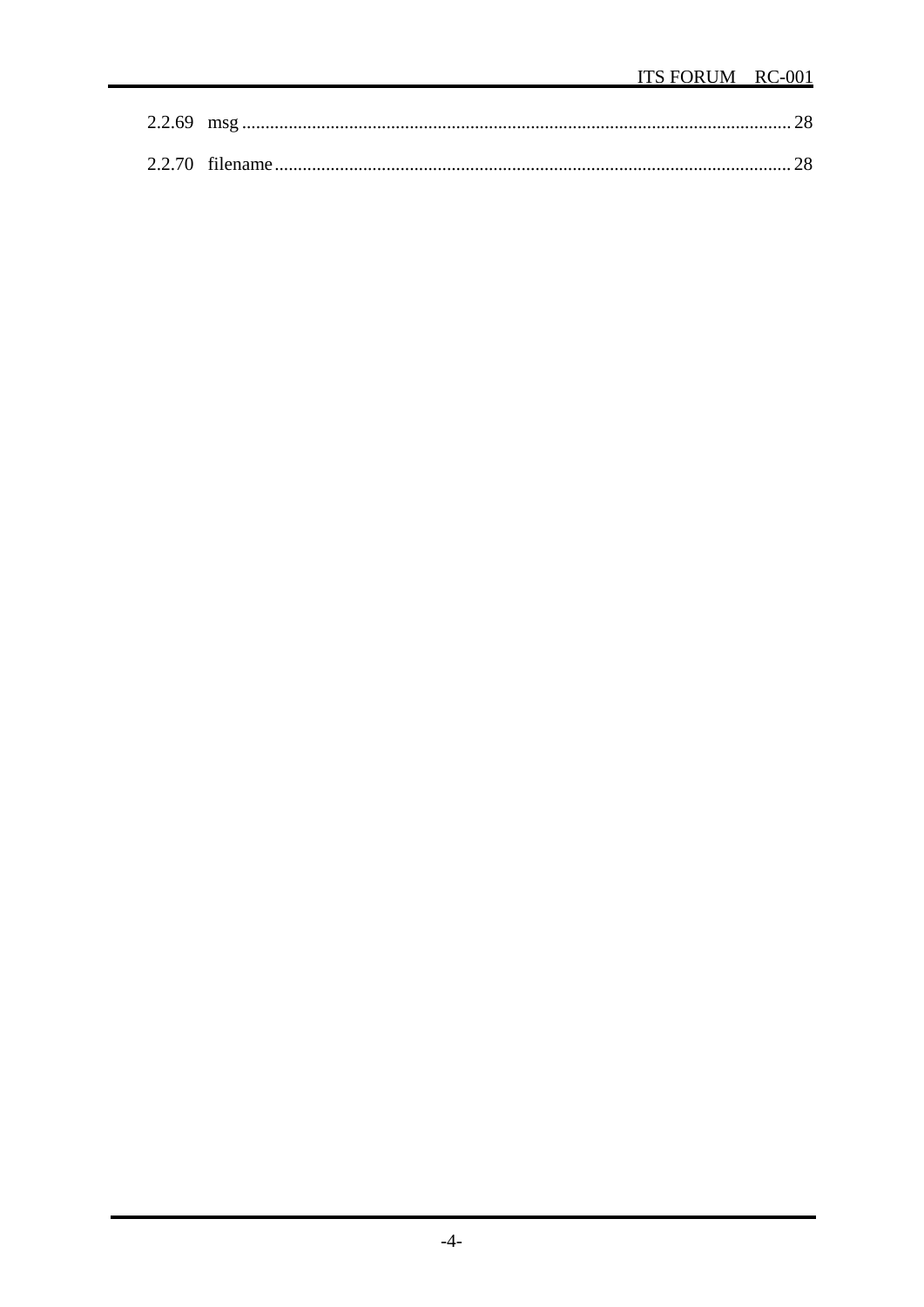#### **Introduction**

Items pertaining to the integration of "POIX\_MP" (created by Association of Electronic Technology for Automobile Traffic & Driving) and "POIX\_ARIB" (location information communication guideline created by ITS Info-communications Forum) are described below.

#### (1) POIX-based extended standards

The Location Information/Security WG of the ITS Mobile Communications System Expert Group in the ITS Info-communications Forum has been working on a standardization proposal for a location information exchange format. To prevent the creation of excessive standards, the items of location information and the notation method were specified in POIX\_ARIB (location information communication guideline), created as an extension of POIX, and released as the location information communication guideline.

#### (2) Unified standards

"POIX\_MP" (created by Association of Electronic Technology for Automobile Traffic & Driving) and "POIX\_ARIB" (location information communication guideline created by ITS Info-communications Forum) were each developed as a standard to extend POIX. While both these standards are extensions of POIX, each extends different areas. To prevent the creation of excessive standards, both organizations have been carrying out discussions and coordination work aimed at creating a standard proposal that is unified and standardized. As shown in Table 1 later in this document, both of these standards have been integrated into "POIX\_EX".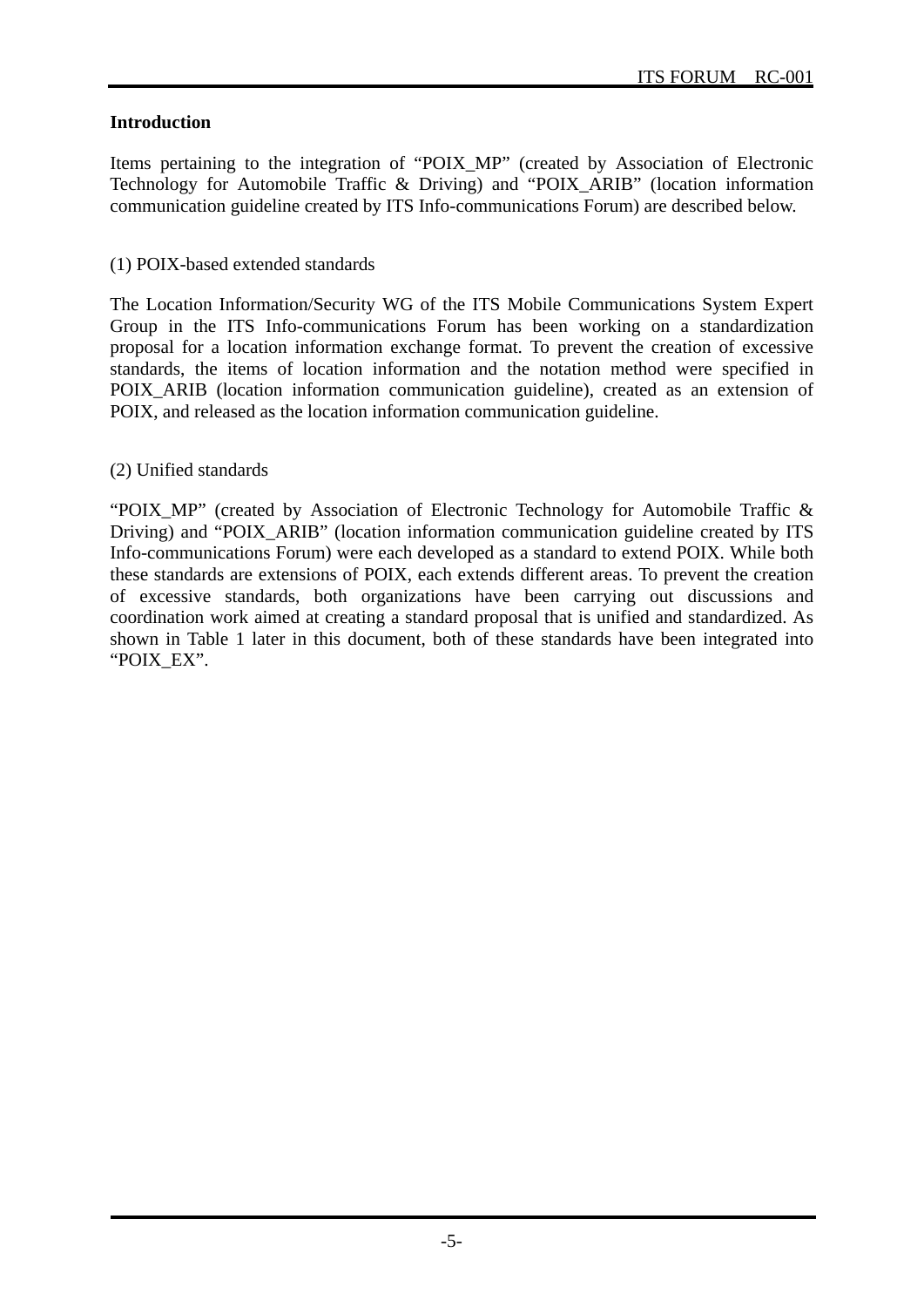#### **1 Guideline for creating location information exchange standard**

This chapter sets forth the guideline that was adopted to create the standard for a location information exchange format. To exchange information smoothly, the information content and format require flexibility and universality. The following sections describe how the standard was created to enable flexibility and universality needed during each of four phases of location information processing: (1) generating location information, (2) writing location information, (3) exchanging location information and (4) using location information.

#### **1.1 Generating location information**

An investigation was conducted on the type of content or items that would be needed when generating location information. Since location information is not existing information, the first step in exchanging locations is to generate the information of the locations to be exchanged. However, location information is not as clear as generally believed. While street addresses are clearly location information, non-mobile phone numbers can also become location information. For mobile entities, latitude, longitude and elevation could comprise the location information, but this location information requires a time stamp, since location information for a mobile entity without a time stamp is almost completely meaningless. Therefore, the time at which a location is measured can be considered part of the location information. This idea can be extended to fixed objects also. Street addresses or fixed objects such as buildings change over the long term. There may be changes to items such as names in street addresses, administrative areas or building names. The selection of items of location information was made in consideration of such possible changes.

Latitude, longitude and elevation could be used as the location information framework. This information was specified as the absolute location expression. Along with this information, relative location expressions were also specified. In theory, an absolute location expression alone is sufficient to express the location of a geographic feature, but in actual practice, absolute location information contains measurement error. When a location is mapped onto a map, the superimposition of the map's own error may create an error in the relative locations of the geographic feature on the map, and the location at which its absolute location is mapped. For example, a target with a measured absolute location may be mapped to the south side of a geographic feature when it is actually on the north side. It was therefore decided to include items of relative location information to assist the absolute location information.

Items of location information were designed to enable universal use not only with cars, but also with services that require location information. In general, the items were extracted by referring to the MOSTEC/MOPA specifications, and to the applications/services envisioned by the conference of five ITS-related government agencies in June 2000.

#### **1.2 Writing location information**

There are three conditions to consider when writing the location information specified in Section 1.1—1) notation, 2) language and 3) code. To create more general solutions to these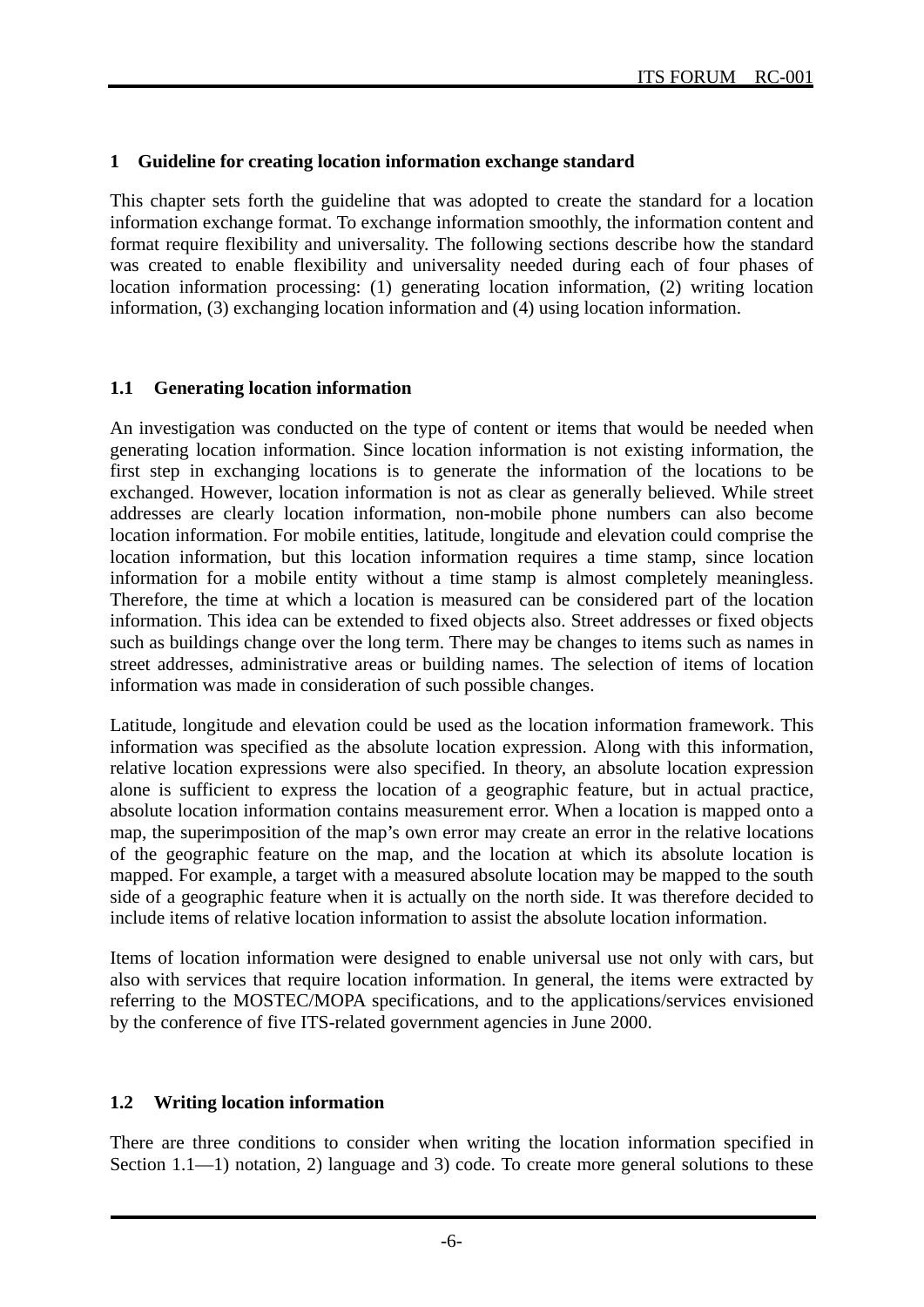issues, the location information items described above were specified at a conceptual level, and set no restrictions. The notation itself has not been specified.

This standard proposal provides methods of writing location information using XML as examples. When using XML, the code system will inevitably follow the XML standard.

Notation is the specific expression of location information concepts. It addresses the issue of whether to write, for example, "139 degrees 24 minutes 23 seconds east longitude, 35 degrees, 24 minutes, 51 seconds north latitude, intersection, 63.0 m above sea level" or to write "E:  $139^{\circ}$  24' 23", N:  $35^{\circ}$  24' 51", H:  $63.0$ ". The standard makes no specifications regarding notation.

In the XML notation given as examples, information is specified by XML tag names. Specifically,  $\langle$ lat $\rangle$  or  $\langle$ latitude $\rangle$ . If this notation is used differently by different users, or is vague, it will be difficult to exchange it between machines in a universal and flexible manner, and to reuse it. It is specified in the Document Type Definition (DTD). Codes are specified by XML, so if using XML, those specifications will be followed.

# **1.3 Exchanging location information**

The method of exchanging location information, in other words, the transmission media and the transmission protocols used on them, are not included in this specification, since various situations can be envisioned for their use. Possible Internet-based file transfer methods could include transfer by FTP (the most frequently used protocol), transfer by files attached to SMTP email, and data exchange with service servers using HTTP and "get", "put" and "post" commands. Alternately, wireless transfer is also possible using protocols such as WAP, and if needed, this type of application-level protocol can be developed independently within service systems. XML files can also be physically transferred using memory storage media such as floppy disks.

# **1.4 Using location information**

This standard does not specify mandatory items of location information. All items are optional, since in some cases, even the latitude, longitude and elevation information specified as the absolute location is not required, and relative location is sufficient. In some cases, just a street address and non-mobile phone number are sufficient. This information can be written as a "note". Given a street address, location mapping onto a map should be easy when using a map database, and services could be envisioned for mapping a location onto a map when given a non-mobile phone number. Since all items are optional, the format permits blank location information with no content. Such information should be handled by the user.

# **1.5 Coordination with other groups**

Coordination is secured with the groups below. Many parts of this standard proposal adopt MOSTEC's POIX standard, and some parts adopt the MOPA standard.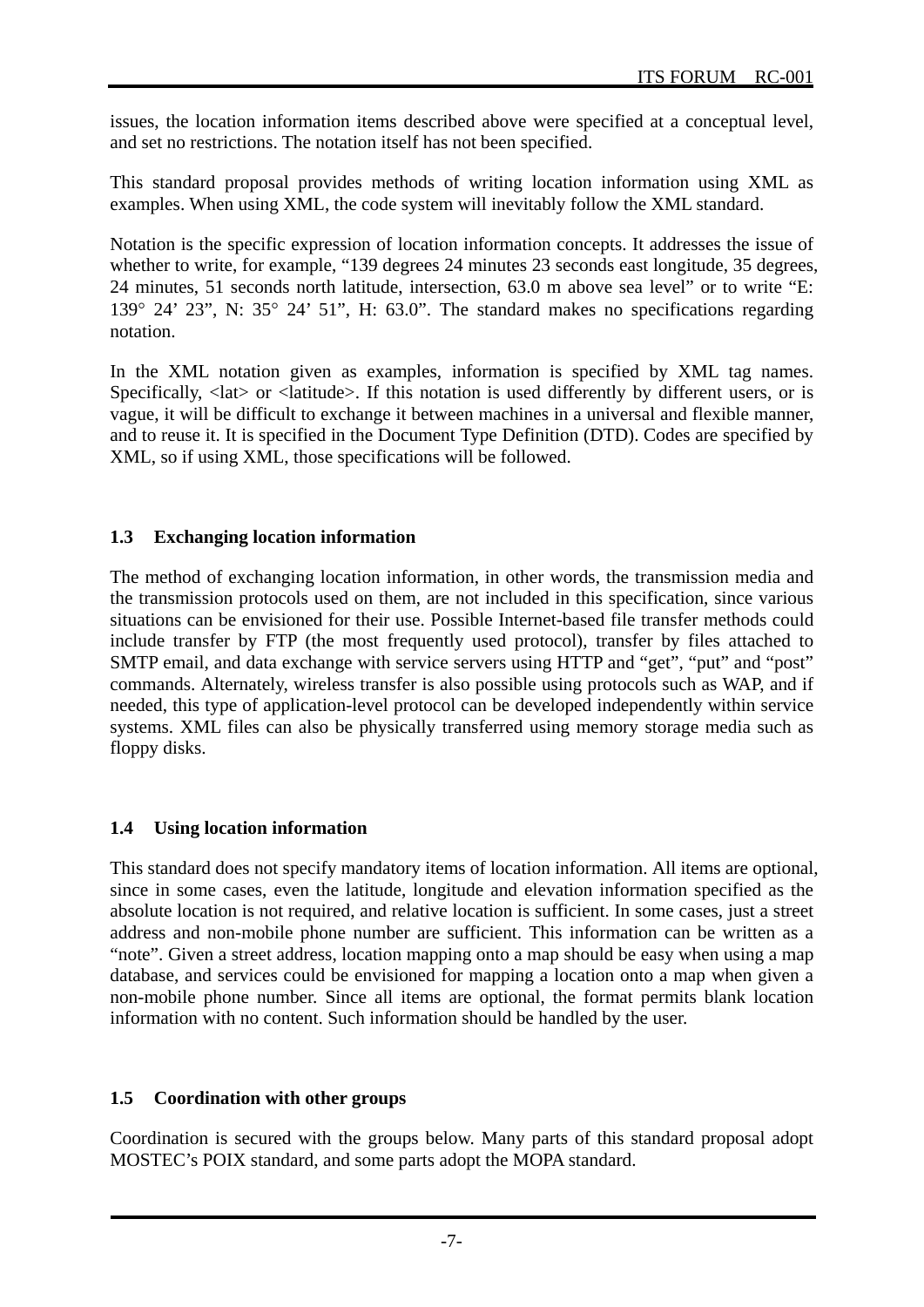MOSTEC (Mobile Information Standard Technical Committee) http://mostec.aplix.co.jp/

MOPA (Mobile Office Promotion Association) http://www.mopa.or.jp/japanese/index.html

Navigation System Researchers' Association

# **2 Structure**

There are several specific methods that could be used to write location information. XML is the most promising method for the future, and standards such as MOSTEC's POIX and G-XML (PD-GXML) are XML-based methods of writing location information. This ad-hoc standardization proposal calls for location information to be written using the basic XML structure, and aims to enable actual use by a method such as conversion to XML.

In deciding on the structure to use, it was decided to base it on POIX (which is already in existence and operation). Some of the MOPA location information URLs and their functions were also added. To arbitrarily create a standardization proposal with an operation format different from existing formats would impede the development of the industry. However, to meet the needs of intelligent transport systems, the creators of this ad-hoc proposal believe that the standard for the location information expression format should expand the original POIX standard and some of the location information URL standard with items A, B and C below.

A. Handling location expressions that are incomplete as latitude/longitude expressions

Between different map databases

Precision is one of the real-world problems latitude/longitude settings need to address. When calculating the latitude/longitude of points, each measurement can't be made precisely. Normally, latitude/longitude are calculated from GPS location measurement and map location. Therefore, there is an error of about 10 meters. If this location information is sent to the receiver, and the receiver uses it, it will have the same GPS location measurement error and map error. The relative error can therefore increase to over 10 meters, which could be fatal for map referencing, since an indicated location could be on the wrong side of a river or road.

This problem can be solved by indicating relative relationships to nearby geographic features (such as roads or rivers) in addition to latitude/longitude.

Global compatibility

In many foreign countries, maps are not as developed as they are in Japan. It's therefore difficult to express the latitude/longitude of every POI (point of interest). The basic concept for location notation in many foreign countries is the location relative to a road. Permitting this notation method is the most important point for global compatibility.

To handle location expressions that are incomplete as latitude/longitude expressions, nearby geographic features such as roads or rivers are used to express locations. Whether a geographic feature is a road or a river, its geometrical shape is a line, so it will enable locations to be expressed as distances (distances along the geographic feature) from a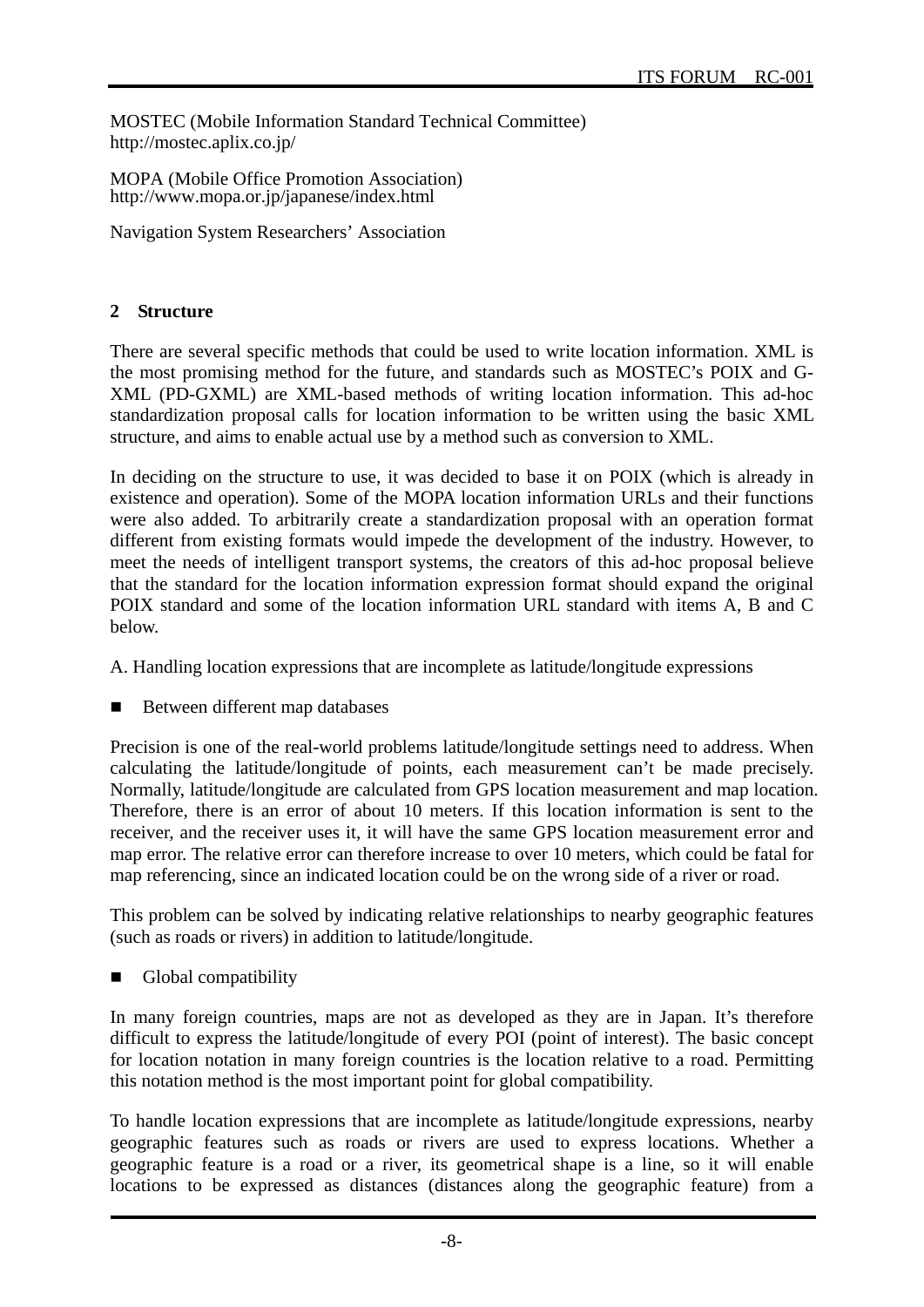reference point. Locations beside a road but not on it can be expressed as either side of the road relative to previously described locations. Intersections can be used as reference locations, since they are geometrically easy to specify.



**Figure 1 Example location specified using geographic feature** 

Figure 1 shows an example of specifying a location using a geographic feature (a road in this case).

In this example, the location of point D is expressed.

- Point A: Configuration point/reference point
- Point B: Configuration point
- Point C: Auxiliary point. Point D is on the left of point C in the direction of the arrow in the diagram.

The data to send is as follows:

Coordinates and type (intersection) of point A, coordinates of point B, travel distance L, left side

The mechanism used to express point D is described below.

First, a reference point is defined by point A. The type of point A is "intersection". The receiver (interpreter) of the information uses the map or other database they have to search intersections near the coordinates of point A. Even if the coordinates of the intersection on the receiver's map don't match the sent point A coordinates due to a difference in precision, matching is still possible.

There are four roads connected to this intersection. The next step is to specify one road from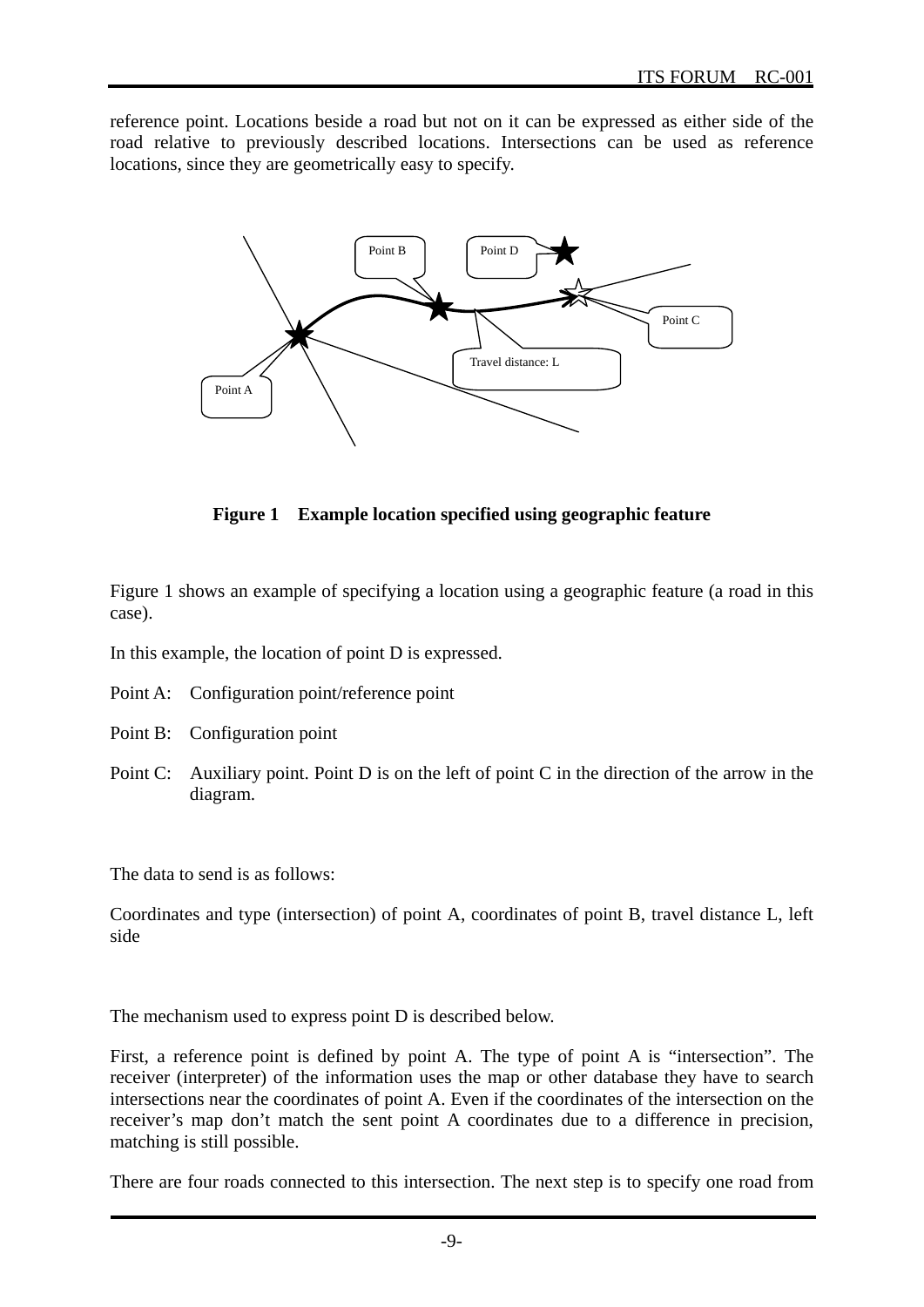among these four. Points A and B are configuration points (point A is also a reference point), and the road and the direction on the road are defined from them. The coordinates of point B may not be exactly located on the road on the map that the receiver has, but the point should be near that road, enabling the road to be specified. The direction on the road can also be specified by setting the direction from point A to point B as the forward direction.

Next, the travel distance L can be used to determine the location of auxiliary point C from reference point A in the specified direction on the specified road. Point D can be specified by using the information "on the left", when moving in the specified direction from the location of auxiliary point C.

Point D is determined in this way.

Next is an example in which 3 or more configuration points are needed.



**Figure 2 Example when 3 or more configuration points are needed** 

The location of point C in Figure 2 is expressed by the method described below.

 In this example, point C is on the right of road B in the direction moving from point A to point B to point D. The intersection used as the reference point is point B. If this map is accurate, there are three intersections in the vicinity of point B, but are extremely close together, so are difficult to distinguish. Therefore, even if the location of point B is expressed, it's difficult to specify its location on the three intersections, so it's not easy to specify the roads. There are three similar roads: road A, road B and road C. To distinguish them, three configuration points (point A, point B and point D) are used. These three points can be used to definitively set road B, as distinguished from road A or road C. So the location of point C can be expressed by the locations of points A, B and D, by the reference point type  $(=$  intersection) of point B (the reference point), by the travel distance from point B, and by the side (right).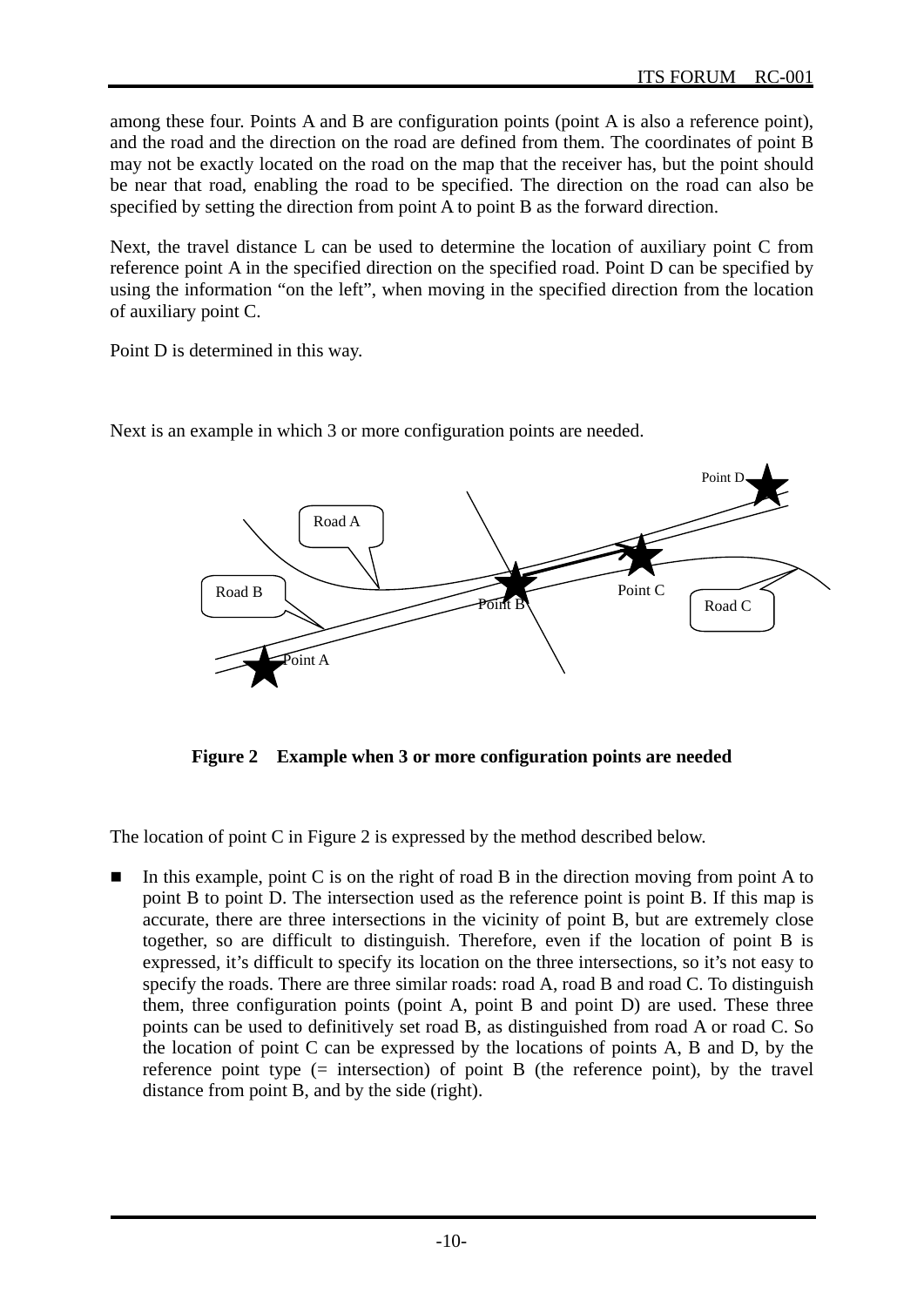- B. Expressing lines and areas as well as points
- Expressions of lines: Expressing lines along long geographic features such as roads or rivers. These geographic features can also be just line segments between two points. An example expression of a line is "From the Ebina service area to the Atsugi interchange in the inbound direction on the Tomei Expressway".
- Expressions of areas: Examples include "weather forecast area", "administrative area", "fishing area", "earthquake zone", "range of fugitive" and "free delivery area".
- C. Event-driven expressions
- Incorporating action information into location information

This type of information has been conceived from the idea that there will be many applications that send actions (particularly guidance) related to location information to the receiver. Appendix 1 provides an example of this type of application.

In addition to the expressions described in Items A, B and C above, the usefulness of expressions such as "The end closest to Yurakucho on platform 5 of Tokyo station" (hereinafter referred to as natural language expressions) was a major topic of discussion for this ad-hoc proposal. While numerical expressions such as latitude/longitude are extremely easy to process by computers, it remains to be seen whether location information senders will be able to easily create such latitude/longitude information, and whether receivers will be able to effectively use it. Discussion was held on the issue of whether there is a need for systems that can handle natural language expressions (such as the previous example), and whether the standardization proposal should include preparations for expressing location information in natural language expression format.

The details are given in Appendix 2. The conclusion reached was that natural language expressions will only be implemented at the comment level. It was decided that the standardization proposal would not include a specification using XML tags or another method to divide natural language into its elements, provide each with meaning and process them by the computer.

#### **2.1 Structure table**

Table 1 shows the structure devised to extend the method of writing location information. Words in the table correspond to tag names when writing XML. Therefore, when writing location information in XML in conformance with this standardization proposal, the tag names used will be the words in the table.

The shaded parts of the table are extensions to POIX. The meanings of the symbols after each tag are as follows:

Notation pertaining to number of times an element appears

|: or ; This "or" is not the logical OR operation, but indicates either one of the two. Used with ( ).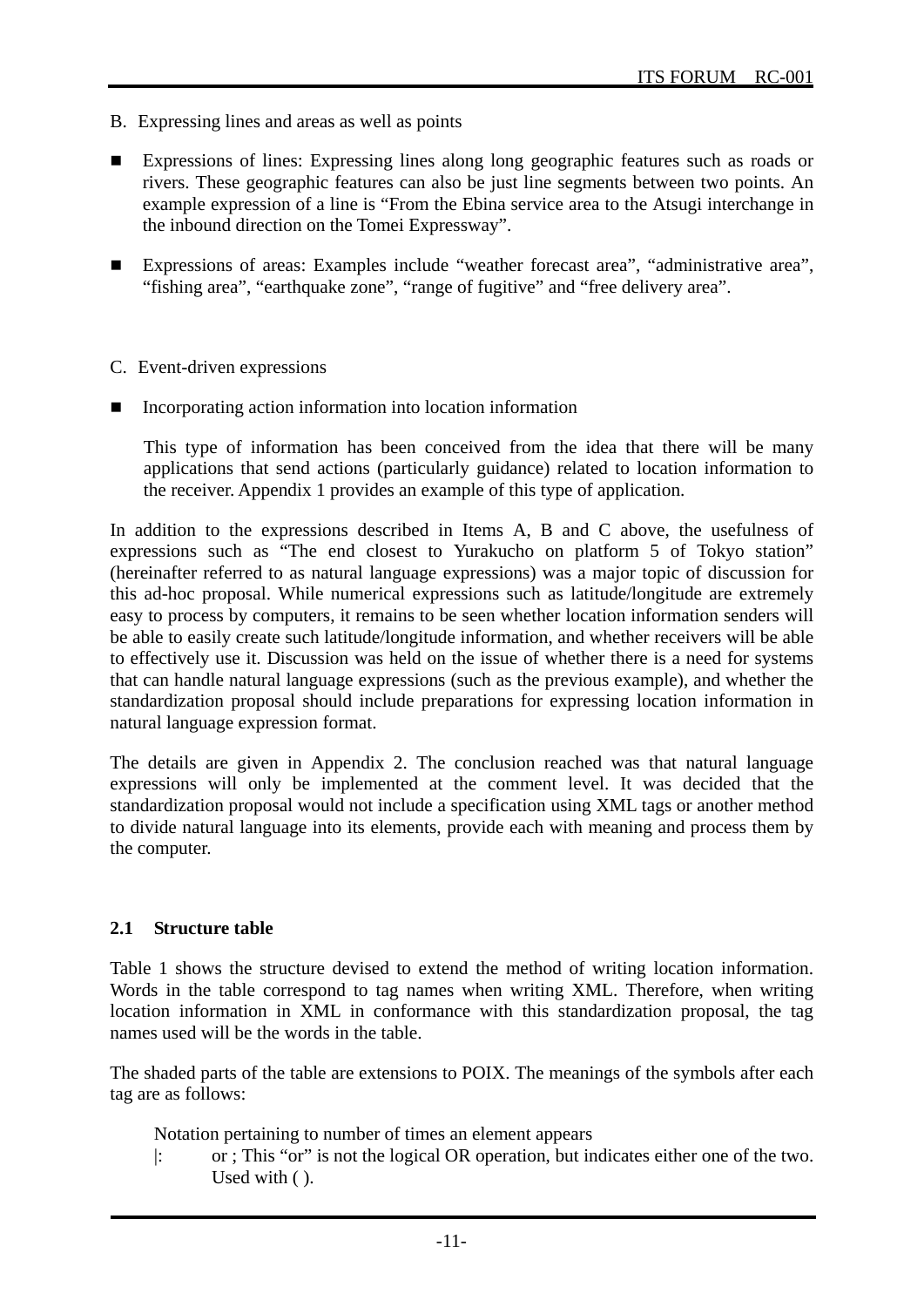$?: 0, 1$ \*: 0 to infinity +: 1 to infinity None: Must be once

As described previously, this standard only specifies structure and items. XML notation is given as an example. In other words, the information could conceivably be written using methods other than XML (such as a hypothetical format table in regular byte units). In that case, if the format structure and meanings of items conform to this standard, that data could be converted to XML. The meanings of items depend on the structure, so even when various types of expressions are used, the meanings of items should conform to this standard. When information is written in XML, the tag names should match the names used in this standard.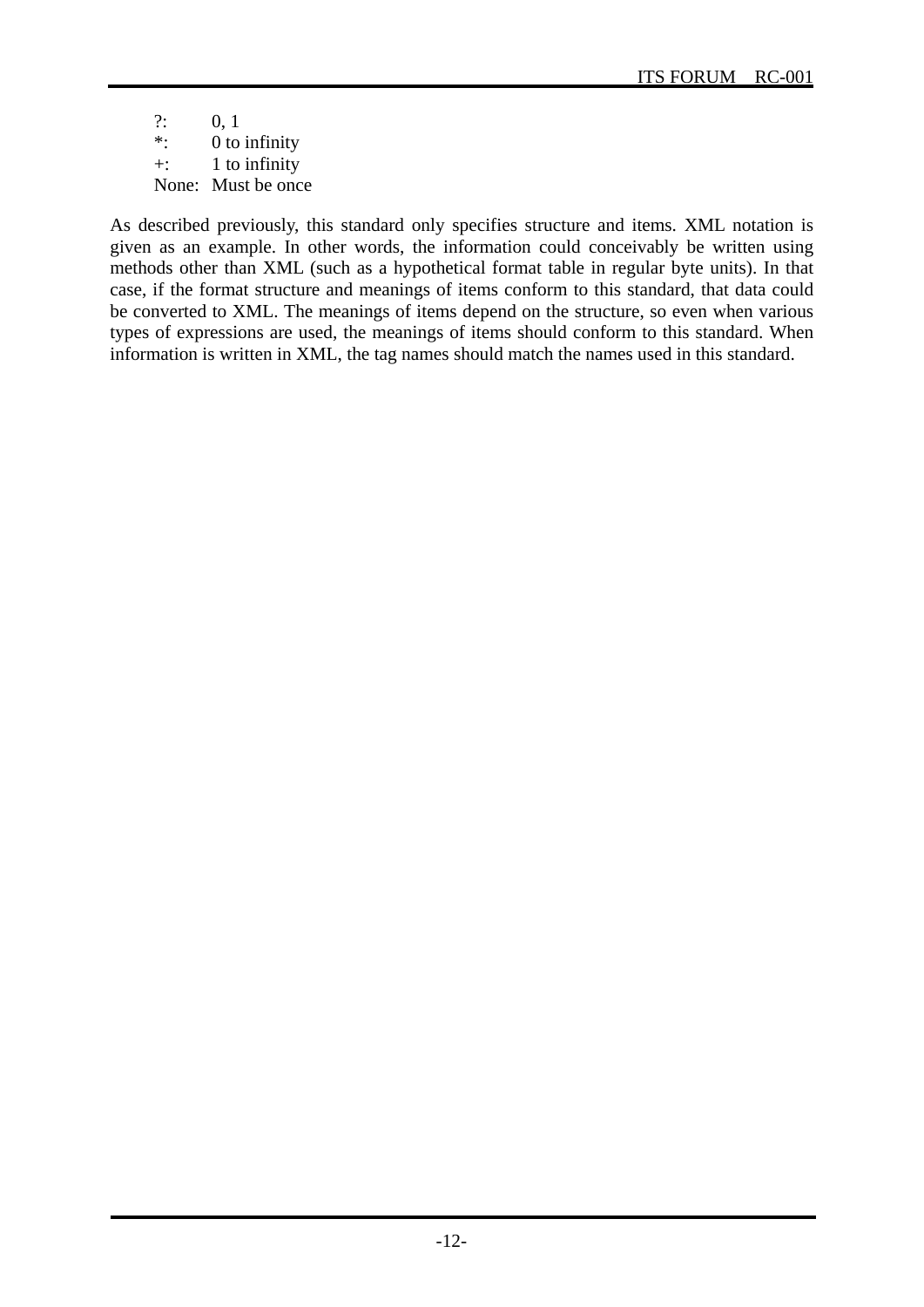| Line No.       | 1st layer   2nd layer   3rd layer |       |         | 4th layer       | 5th layer     | 6th layer      | $\overline{7}$ th layer | Remarks                    |
|----------------|-----------------------------------|-------|---------|-----------------|---------------|----------------|-------------------------|----------------------------|
| 1              | poix_ex                           | poix+ | format  | datum           |               |                |                         |                            |
| $\overline{c}$ |                                   |       |         | unit            |               |                |                         |                            |
| 3              |                                   |       |         | type?           |               |                |                         |                            |
| $\overline{4}$ |                                   |       |         | author*         |               |                |                         |                            |
| 5              |                                   |       |         | time?           |               |                |                         |                            |
| 6              |                                   |       | poi     | point           | pos           | lat            |                         |                            |
|                |                                   |       |         |                 |               | lon            |                         |                            |
| 7              |                                   |       |         |                 |               | herror?        |                         |                            |
| $\,8\,$        |                                   |       |         |                 |               | alt?           |                         |                            |
| 9              |                                   |       |         |                 |               |                |                         |                            |
| 10             |                                   |       |         |                 |               | verror?        |                         |                            |
| 11             |                                   |       |         |                 |               | name?          |                         |                            |
| 12             |                                   |       |         |                 |               | time?          |                         |                            |
| 13             |                                   |       |         |                 |               | speed?         |                         |                            |
| 14             |                                   |       |         |                 |               | dir?           |                         |                            |
| 15             |                                   |       |         |                 |               | db_use?        | db_name                 |                            |
| 16             |                                   |       |         |                 |               |                | db_index                |                            |
| 17             |                                   |       |         |                 | geo_shape?    | geo_type       |                         |                            |
| 18             |                                   |       |         |                 |               | prereference?  | $pos+$                  |                            |
| 19             |                                   |       |         |                 |               | reference      | reference_type          |                            |
| 20             |                                   |       |         |                 |               |                | pos                     |                            |
| 21             |                                   |       |         |                 |               | postreference? | $pos+$                  |                            |
| 22             |                                   |       |         |                 |               | distance       |                         |                            |
| 23             |                                   |       |         |                 |               | side?          |                         |                            |
| 24             |                                   |       |         | mp_area?        | <sub>bl</sub> |                |                         | <b>Specifies range of</b>  |
| $25\,$         |                                   |       |         |                 | tr            |                |                         | multiple "point"           |
|                |                                   |       |         |                 |               |                |                         | information.               |
| 26             |                                   |       |         | line?           | point         |                |                         |                            |
| 27             |                                   |       |         |                 | point         |                |                         |                            |
| $28\,$         |                                   |       |         | area?           | circle?       | point          |                         |                            |
| 29             |                                   |       |         |                 |               | radius         |                         |                            |
| 30             |                                   |       |         |                 | polygon?      | point          |                         |                            |
| 31             |                                   |       |         |                 |               | point          |                         |                            |
| 32             |                                   |       |         |                 |               | $point+$       |                         |                            |
| 33             |                                   |       |         | move?           | method?       |                |                         |                            |
| 34             |                                   |       |         |                 | speed?        |                |                         |                            |
| 35             |                                   |       |         |                 | dir?          |                |                         |                            |
| 36             |                                   |       |         |                 | locus?        | $pos*$         |                         |                            |
| 37             |                                   |       |         | name*           | nb            |                |                         |                            |
| 38             |                                   |       |         |                 | rt?           |                |                         |                            |
| 39             |                                   |       |         | $access*$       | method        |                |                         |                            |
| $40\,$         |                                   |       |         |                 | <b>Ipoint</b> | iclass         |                         |                            |
| 41             |                                   |       |         |                 |               | pos            |                         |                            |
| $42\,$         |                                   |       |         |                 |               | name?          |                         |                            |
| 43             |                                   |       |         |                 | <b>Tpoint</b> | tclass         |                         |                            |
| 44             |                                   |       |         |                 |               | pos            |                         |                            |
| 45             |                                   |       |         |                 |               | name?          |                         |                            |
| 46             |                                   |       |         |                 | route?        | pol            | $pos^*$                 |                            |
| $47\,$         |                                   |       |         |                 | note?         |                |                         |                            |
| 48             |                                   |       |         | $contact*$      |               |                |                         |                            |
| 49             |                                   |       |         | $note*$         |               |                |                         |                            |
| $50\,$         |                                   |       |         | category*       |               |                |                         | <b>Specifies category.</b> |
| 51             |                                   |       |         | $mate*$         |               |                |                         |                            |
| 52             |                                   |       |         | icon?           | icvendor      |                |                         | <b>Icon information</b>    |
| 53             |                                   |       |         |                 | icsrc         |                |                         |                            |
| 54             |                                   |       | action* | exe_condition?  |               |                |                         |                            |
| 55             |                                   |       |         | kill_condition? |               |                |                         |                            |

# **Table 1 POIX\_EX structure**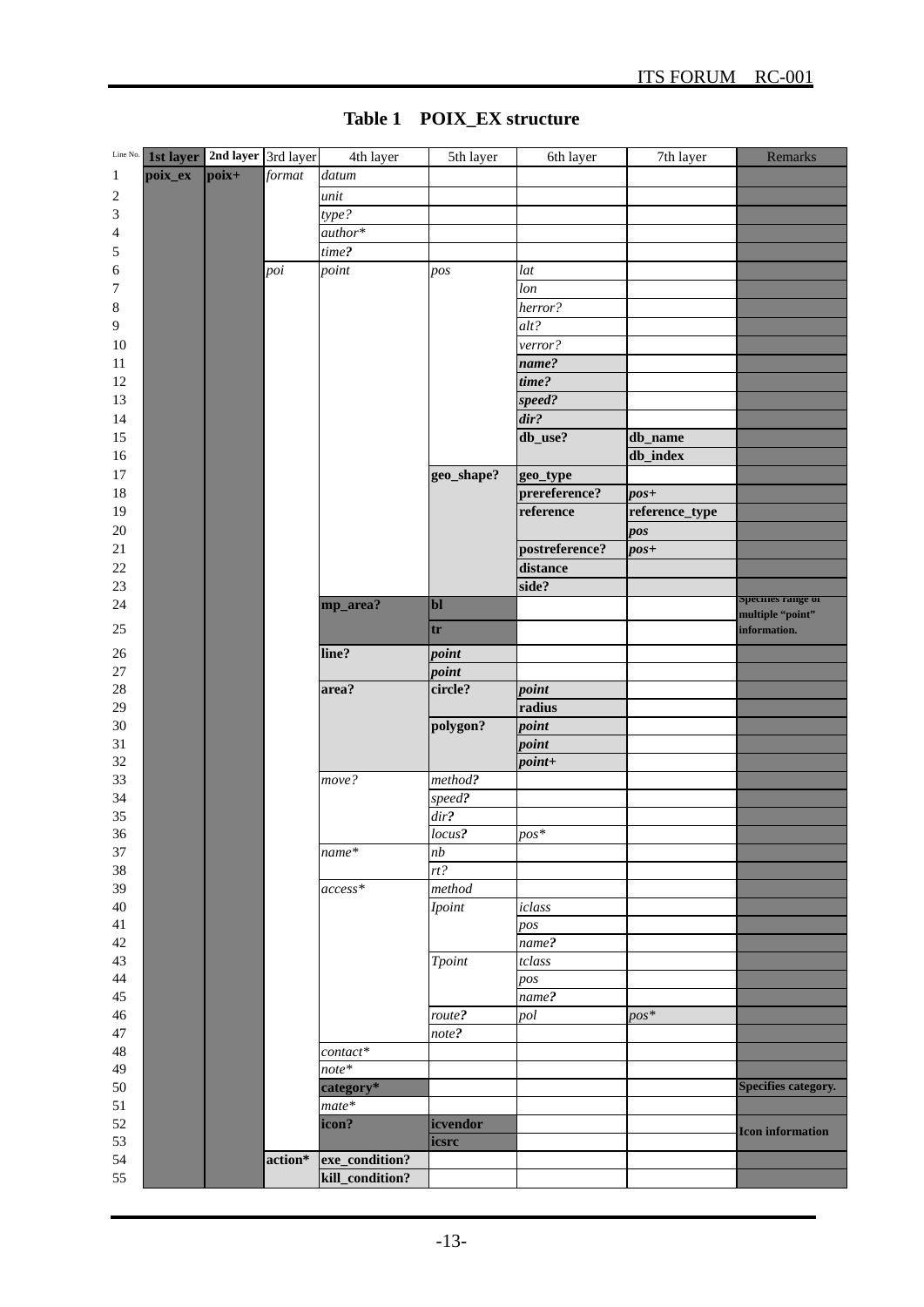| 56 |  |            | $execute+$      | built_in_function   script   applet   objfile |  |  |
|----|--|------------|-----------------|-----------------------------------------------|--|--|
| 57 |  | map_re mfm |                 |                                               |  |  |
| 58 |  | la*        | <b>scl</b>      |                                               |  |  |
| 59 |  |            | msz             |                                               |  |  |
| 60 |  |            | <b>filename</b> |                                               |  |  |

#### **2.2 Element descriptions**

This section describes the words (elements) in the structure shown in Table 1. Items in italics are used in the same way as POIX tags. Refer to the POIX specifications for these items. The units are the same as for POIX.

To aid understanding, examples of information written in XML are provided below. This notation method is called POIX\_EX. POIX\_EX should ideally be used by extending POIX with "namespace" to improve POIX EX's affinity with POIX, which is already in actual operation.

#### **2.2.1 poix\_ex**

Location information element

Indicates that information is location information written in POIX\_EX.

POIX\_EX can consist of one or more location information elements (POIX).

#### **2.2.2** *format*

Type information

Indicates written information (geodetic system, coordinate system, target type (mobile entity or non-mobile entity), information creator and information creation date/time) used in POIX ARIB, as type information. Enables simplification of processing, writing and management. Also prevents location information with different coordinate systems from being mixed together and increasing information complexity. The individual elements are given below.

#### **2.2.3** *datum*

Geodetic system

Indicates the geodetic system used. Example <datum>wgs84</datum> WGS-84 <datum>itrf</datum> ITRF <datum>tokyo</datum> Tokyo datum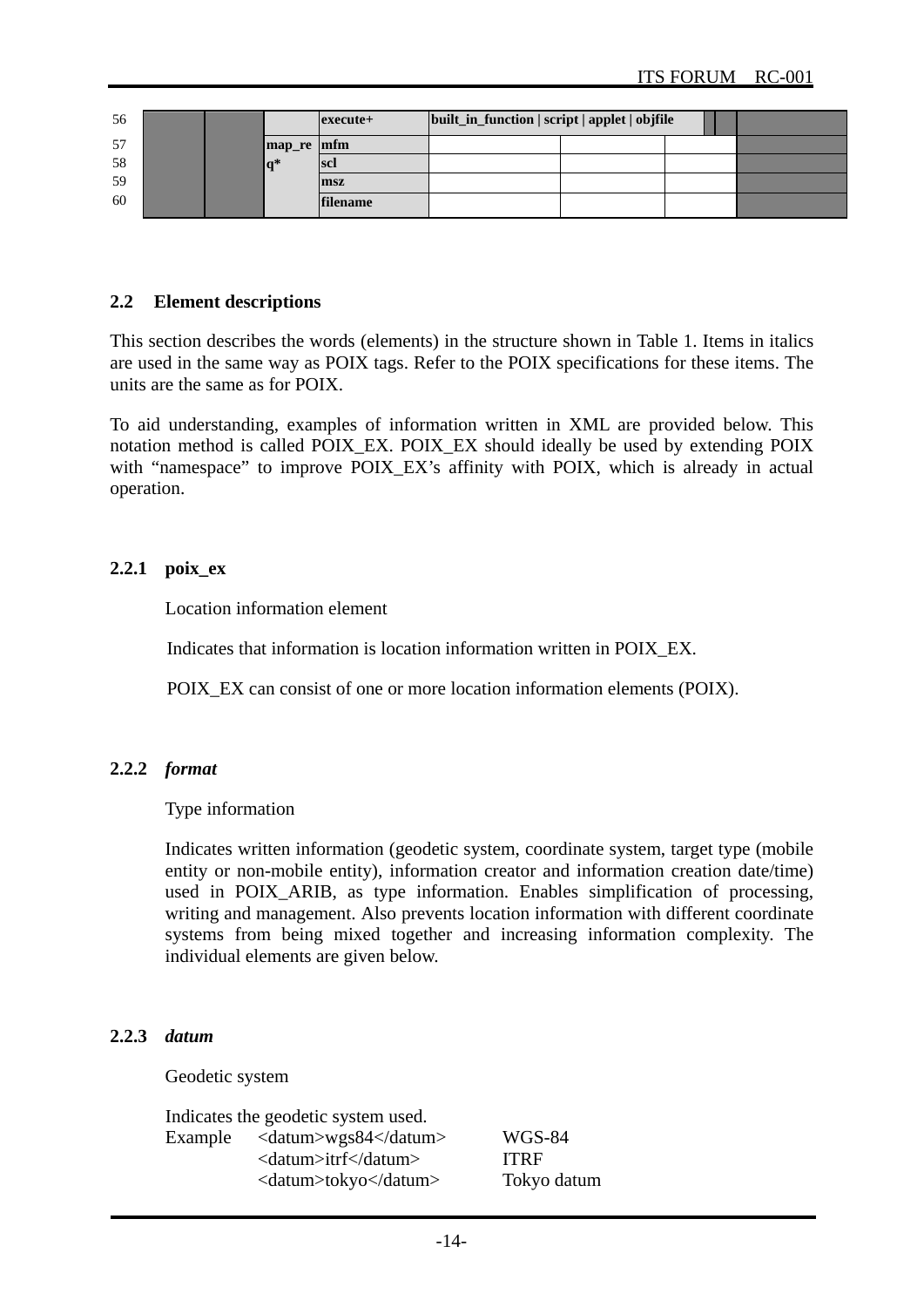# **2.2.4** *unit*

Coordinate system

| Indicates the coordinate system used.                                                   |                            |               |
|-----------------------------------------------------------------------------------------|----------------------------|---------------|
| Example $\langle \text{unit} \rangle$ degree $\langle \text{unit} \rangle$ Degree units |                            | (135.2094)    |
| $\langle \text{unit}\rangle$ dms $\langle \text{unit}\rangle$                           | Degree/minute/second units | (135, 12, 34) |

#### **2.2.5** *type*

Information type

A blank element indicating an attribute standing for whether the target at the location expressed is a mobile or non-mobile entity.

#### **2.2.6** *author*

Information creator

Indicates the information creator.

#### **2.2.7 time**

Information creation date/time

Indicates the date/time the POIX\_ARIB information was created (when under a "format" tag).

Indicates the POS generation time (when under a "POS" tag).

#### **2.2.8** *poi*

#### POI information

Indicates the POI information body. POI information consists of the target's location and name, way to go to the indicated target, contact information for the target, description of the target, and related POIX\_ARIB information. For mobile entities, a string of points indicating the past locus can be written as needed. The individual elements are given below.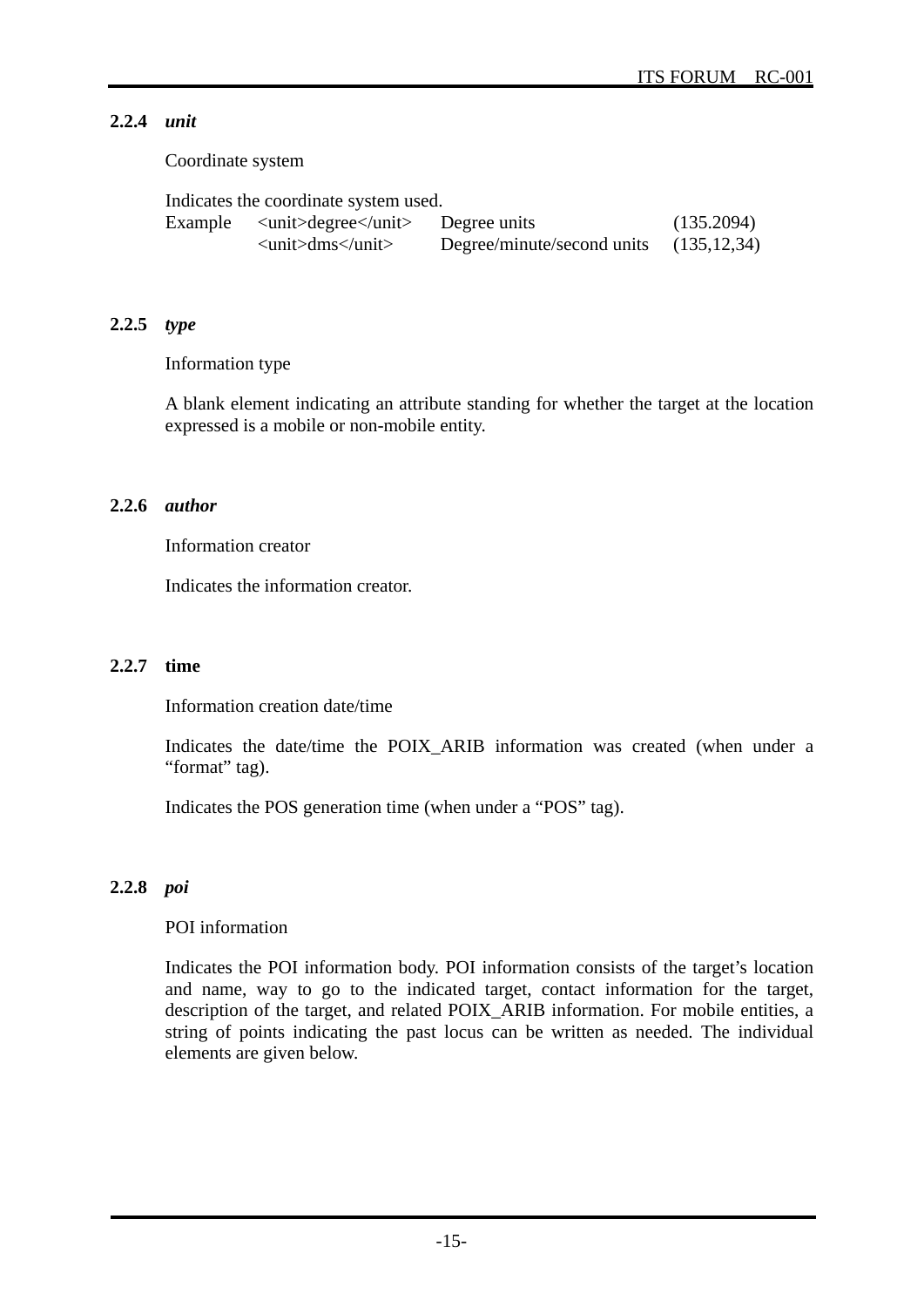# **2.2.9** *point*

# Representative location

A representative location of the target. Representative locations are expressed by the "pos" element below, which indicates location.

# **2.2.10** *pos*

Location

Indicates location and precision. Location is expressed by items such as latitude, longitude, area error, altitude and altitude error.

# **2.2.11** *lat*

# Latitude

Indicates the latitude of a geographic point.

# **2.2.12** *lon*

Longitude

Indicates the longitude of a geographic point.

# **2.2.13** *herror*

# Area error

Indicates the area error of a location indicated by the "lat" and "lon" elements.

# **2.2.14** *alt*

# Altitude

Indicates the altitude (height above sea level) of a geographic point.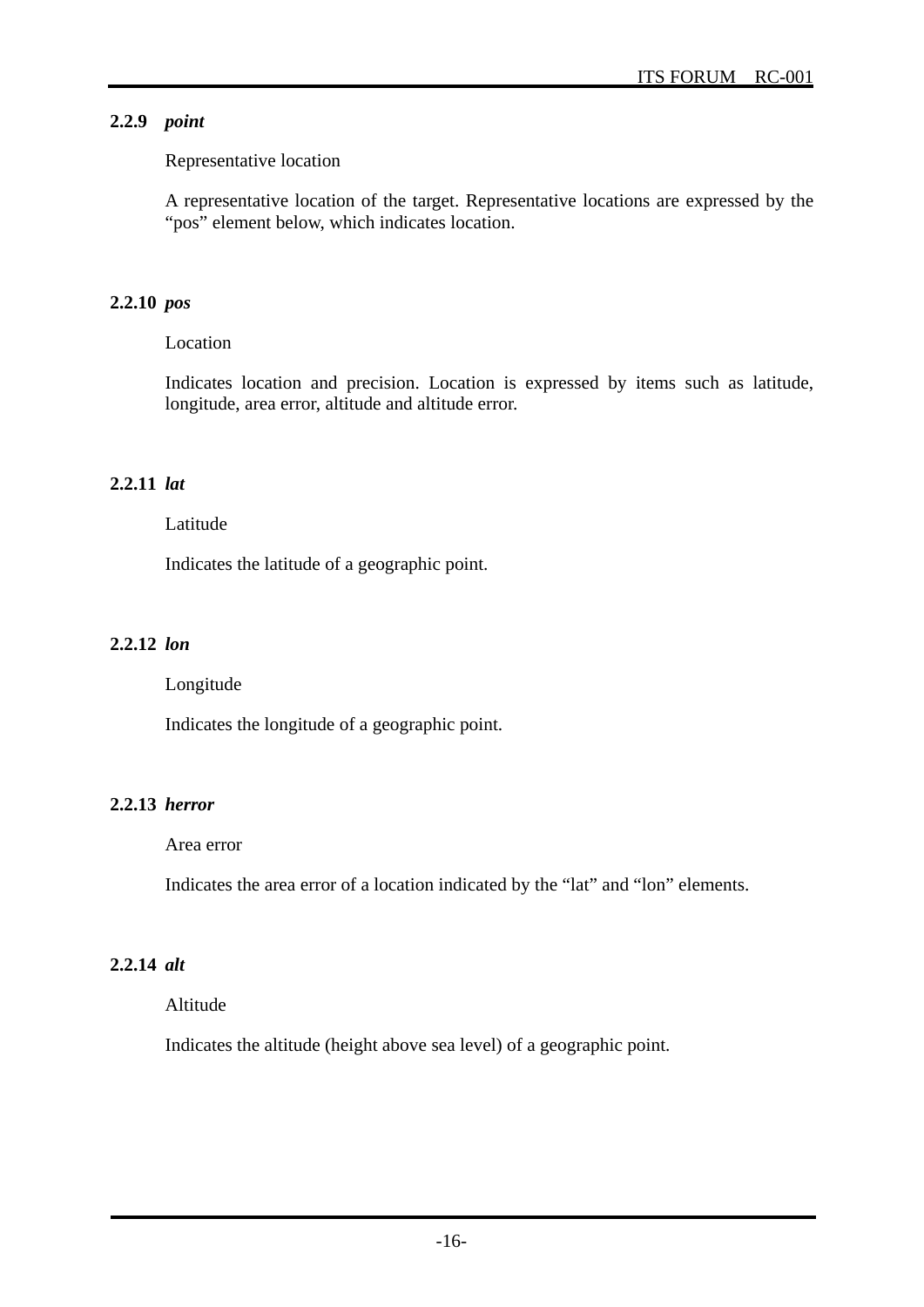#### **2.2.15** *verror*

Altitude error

Indicates the altitude error.

#### **2.2.16** *db\_use*

Database use

Indicates that the location expression uses a database. Besides the most basic items such as the latitude/longitude expression, location information can include street addresses, phone numbers and location codes. The concept of using a database for the notation of these items has been included. The individual elements are given below.

#### **2.2.17** *db\_name*

#### Database name

Indicates the name or URI of the location information database used. The notation used for postal codes is "zip\_code". The notation used for street addresses is "address".

#### **2.2.18** *db\_index*

#### DB\_INDEX

Indicates the index used to extract the element (location) from the specified location information database. Examples are shown below.

| Database name         | DB INDEX                              |
|-----------------------|---------------------------------------|
| Address               | XX, XX-cho, XX-ku, Yokohama, Kanagawa |
| Zip_code              | 224-XXXX                              |
| Telephone<br>numbers  | $+81 - 45 - 123 - 4567$               |
| <b>VICS</b> addresses | Secondary mesh number, link number,   |
| <b>Location</b> codes | 4455093                               |
| Customer list         | Ichiro Yamada                         |
| <b>Station names</b>  | <b>JR</b> Tokyo Station               |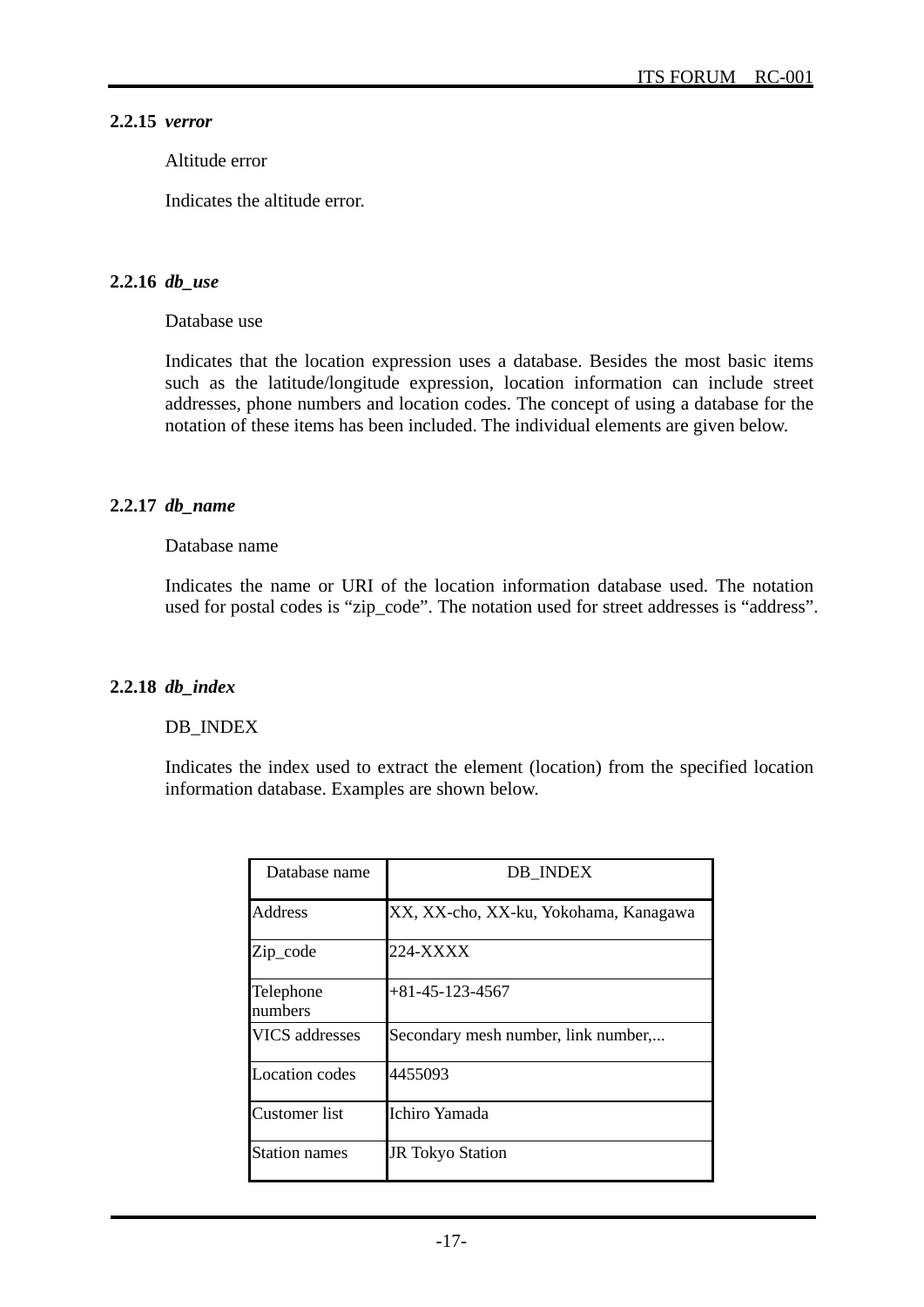#### **2.2.19** *geo\_shape*

Shape of geographic feature

Indicates that the location is expressed using a long geographic feature such as a road or railway line. The individual elements are given below.

Below is a usage example based on the diagram shown in Figure 1.

In this example, the latitude and longitude of points A and B are written as lat\_a, lon\_a, lat\_b and lon\_b.



"geo\_type" is written directly after "geo\_shape". After that, the configuration points (2 or more) are written. There are three types of configuration points: reference points ("reference"), configuration points before reference points ("prereference"), and configuration points after reference points ("postreference"). The order of these configuration points is important: they must be placed in order of a direction on the geographic feature.

The direction on the geographic feature is defined by this order. Also specified is which side ("side") of the place the target is on, after advancing along the geographic feature for the distance ("distance") in the indicated direction from the reference point.

The definitions of "configuration point" and "reference point" are as follows:

#### Configuration point:

A point on or near a geographic feature, used to specify it. Shapes of geographic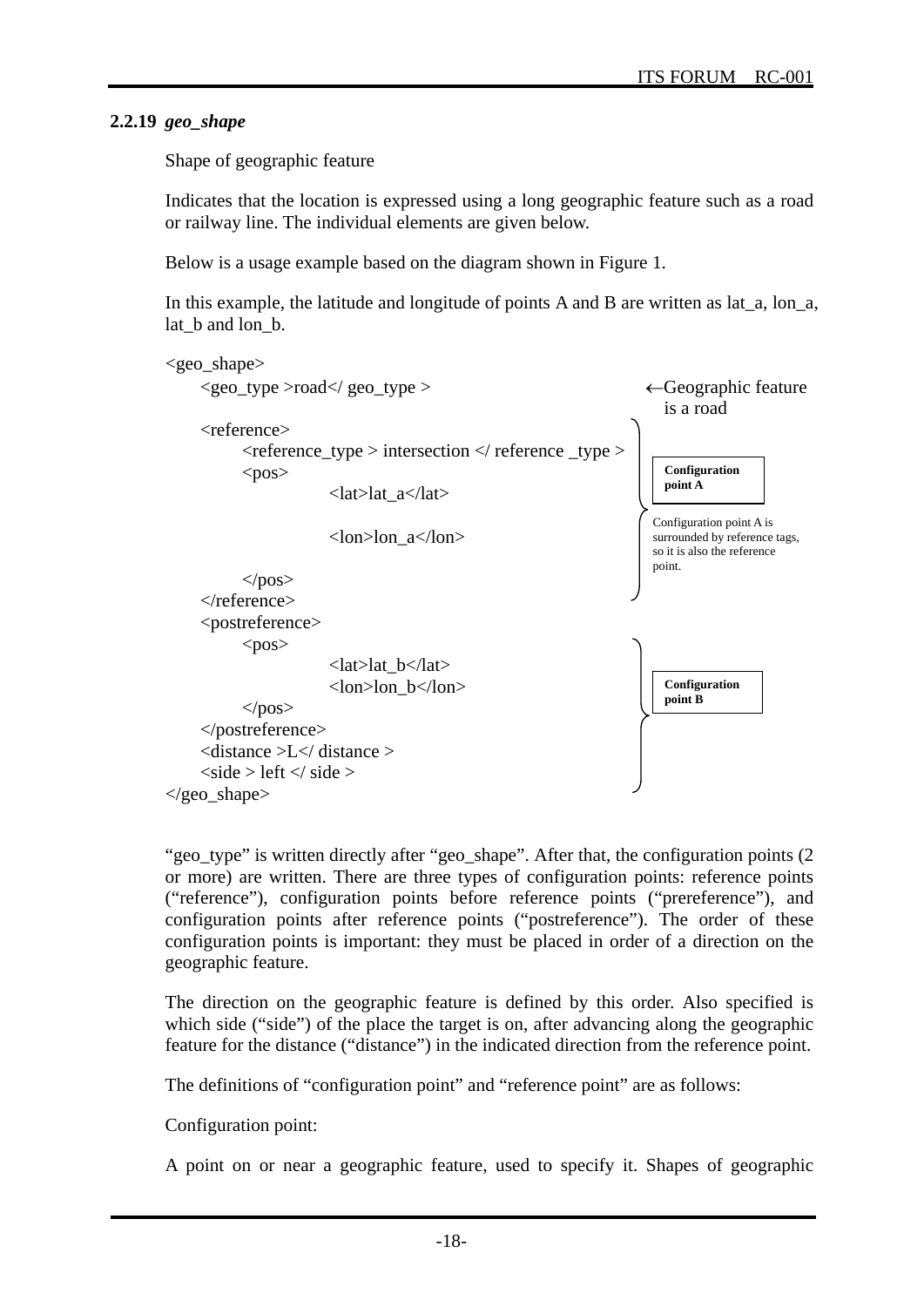features are expressed by two or more configuration points. The order of configuration points indicates the direction on that geographic feature.

Reference point:

Used to express locations on a geographic feature. One of the feature's configuration points is also the reference point.

#### **2.2.20** *geo\_type*

Geographic feature type

Indicates the type of geographic feature used in a location expression. Can be "road", "railway" or "river".

#### **2.2.21 prereference**

Configuration point before reference point

Of the two or more configuration points located along a geographic feature, the configuration point before the configuration point used as the reference point (in the given order).

#### **2.2.22 reference**

Configuration point used as reference point

Of the two or more configuration points located along a geographic feature, the configuration point used as the reference point.

#### **2.2.23 reference\_type**

Reference point type

Expresses the reference point type. Generally, "intersection" if the geographic feature is a road, and "station" if the geographic feature is a railway line.

#### **2.2.24 postreference**

Configuration point after reference point

Of the two or more points located along a geographic feature, the configuration point after the configuration point used as the reference point (in the given order).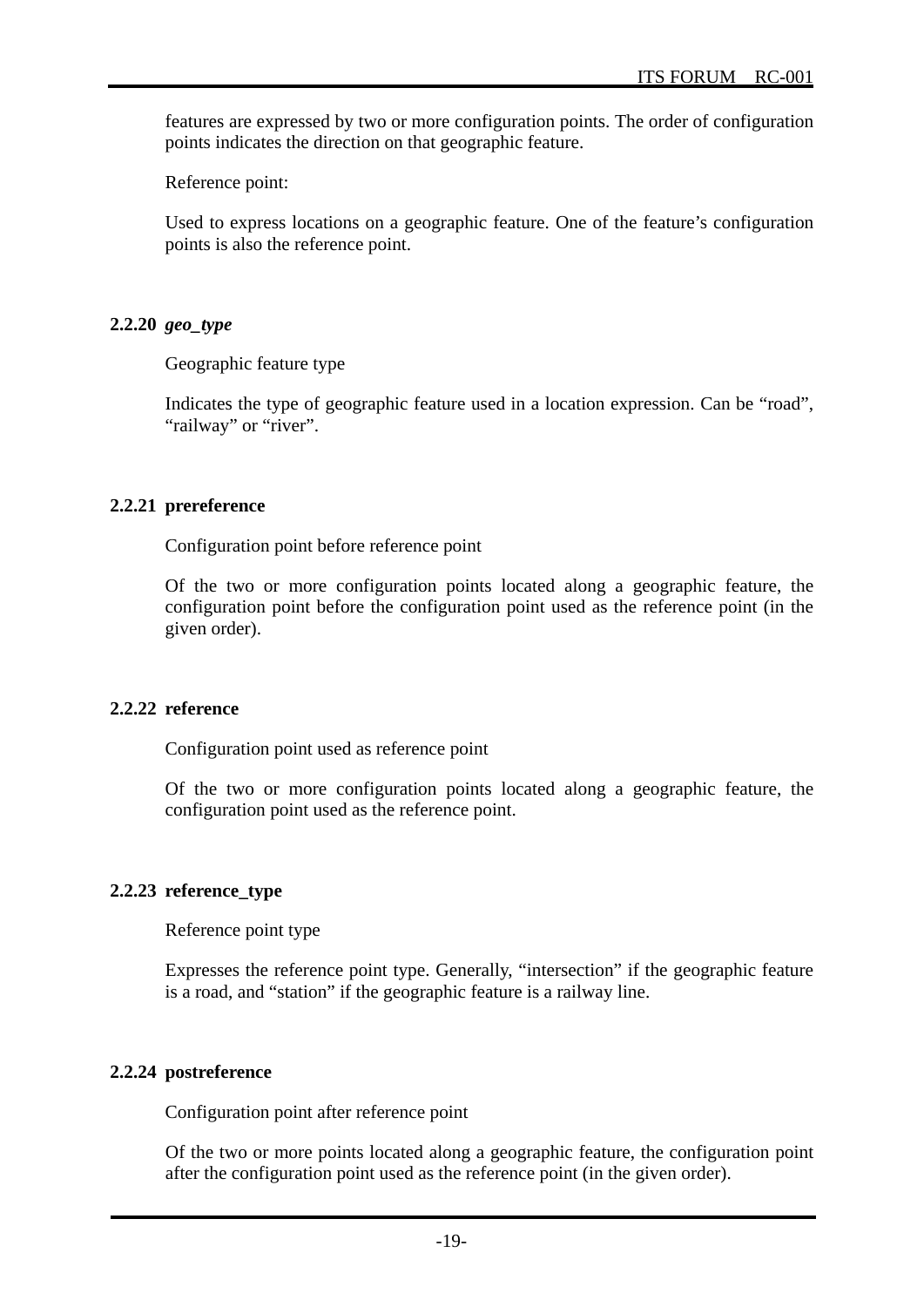#### **2.2.25 distance**

Distance from reference point

Indicates the distance from the reference point along the geographic feature, following the direction along the geographic feature expressed by the order of configuration points. Points on the indicated geographic feature are called "auxiliary points".

#### **2.2.26 side**

Side

Indicates whether the final location to be expressed is on the right side or left side of the "auxiliary point" (when moving on the geographic feature in the direction indicated by the list of configuration points), or on the geographic feature. "Right", "left" or "on". If "side" is omitted, it is regarded as "on".

#### **2.2.27 mp\_area**

Area in which multiple points exist

A structured parameter expressing an area indicated by a rectangle for an area in which POI information exists.

#### **2.2.28 bl**

Bottom-left coordinates

A parameter that expresses the bottom-left X coordinate and bottom-left Y coordinate of an area indicated by a rectangle, for an area in which POI information exists.

#### **2.2.29 tr**

Top-right coordinates

A parameter that expresses the top-right X coordinate and top-right Y coordinate of an area indicated by a rectangle, for an area in which POI information exists.

#### **2.2.30 line**

#### Line

Expresses a line segment joining points indicated by two "point" elements. Alternately,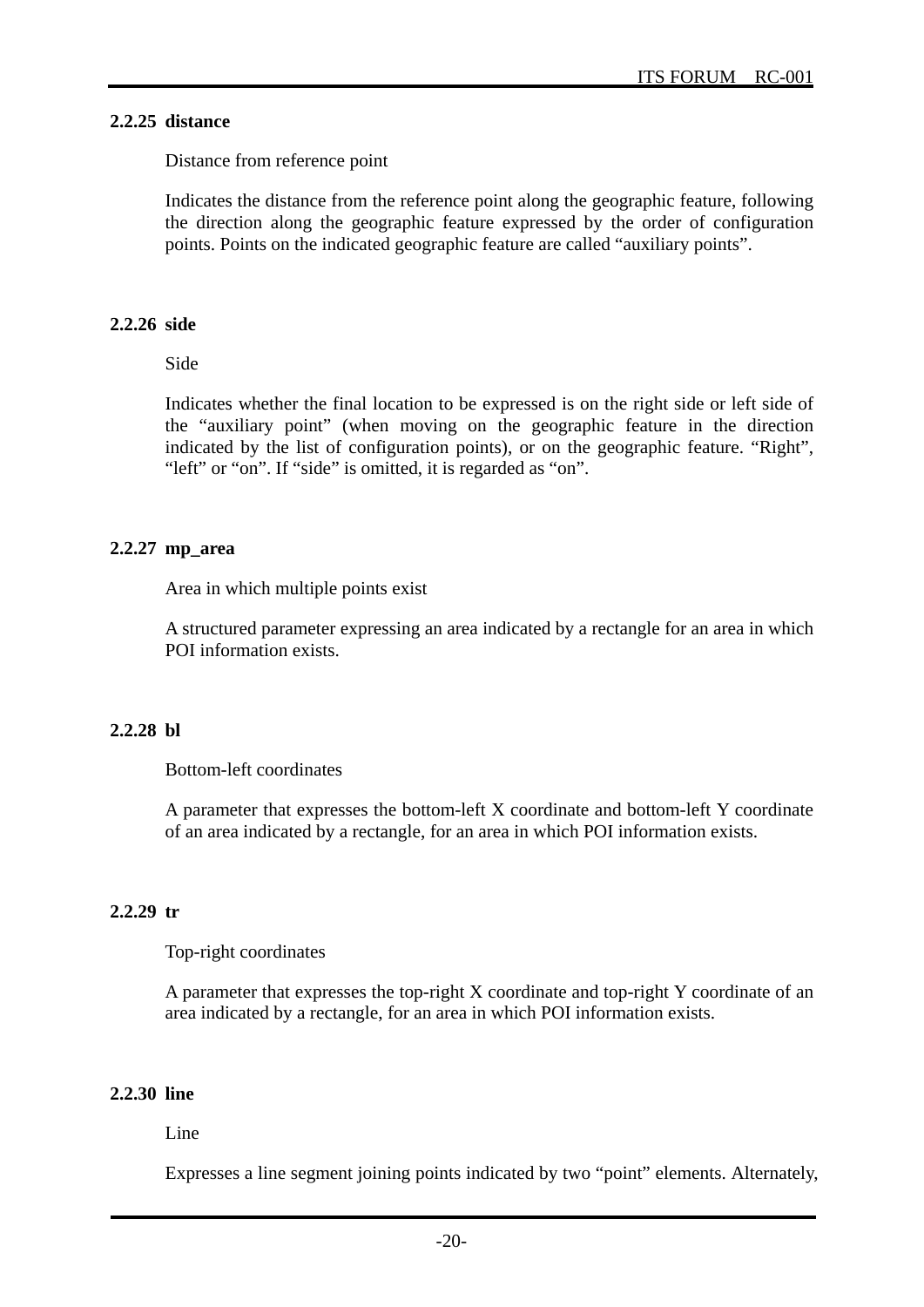expresses a straight line or curve along a geographic feature indicated by two points. The geographic feature is specified by "point" attributes.

Example: "The interval from the Ebina service area to the Atsugi interchange in the outbound direction on the Tomei Expressway"

#### **2.2.31 area**

Area

Expresses a zone indicated by an area. The individual elements are given below. Examples include "weather forecast area", "fishing area", "range of fugitive" and "base station service area".

#### **2.2.32 circle**

Circle

Indicates a circle by a center point and radius with the center point at its center. The individual elements are given below.

#### **2.2.33 radius**

Radius

Indicates a radius.

#### **2.2.34 polygon**

Polygon

Expresses a polygon indicated by multiple (at least 3) points.

#### **2.2.35** *move*

Movement of mobile entity

Indicates its movement by its movement method, movement speed, movement direction and locus when the target is a mobile entity.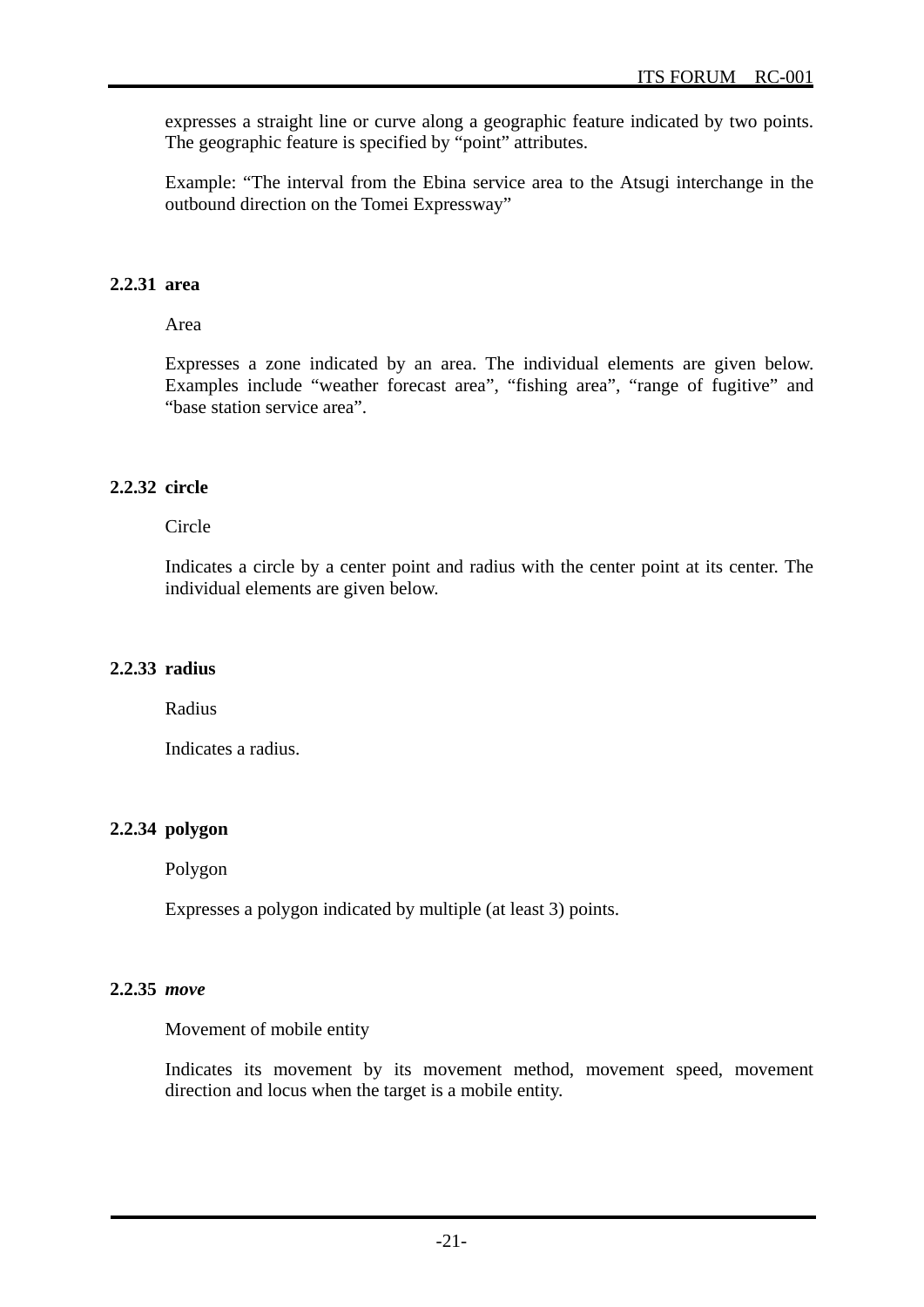# **2.2.36** *method*

#### Movement method

Indicates the current movement method of a mobile entity. The syntax and content are the same as for the "method" sub-element of the "access" element.

# **2.2.37** *speed*

Movement speed

A positive integer indicating the current movement speed of a mobile entity (in km/h).

#### **2.2.38** *dir*

#### Movement direction

A positive integer indicating the current movement direction of a mobile entity, in degrees counterclockwise with north as 0.

#### **2.2.39** *locus*

String of locus coordinate points

Indicates a string of locus coordinate points. Coordinate points are indicated by the method specified in the "pos" element.

# **2.2.40** *name*

Name

Indicates the name of the target.

# **2.2.41** *nb*

Name body

Indicates the name of the target.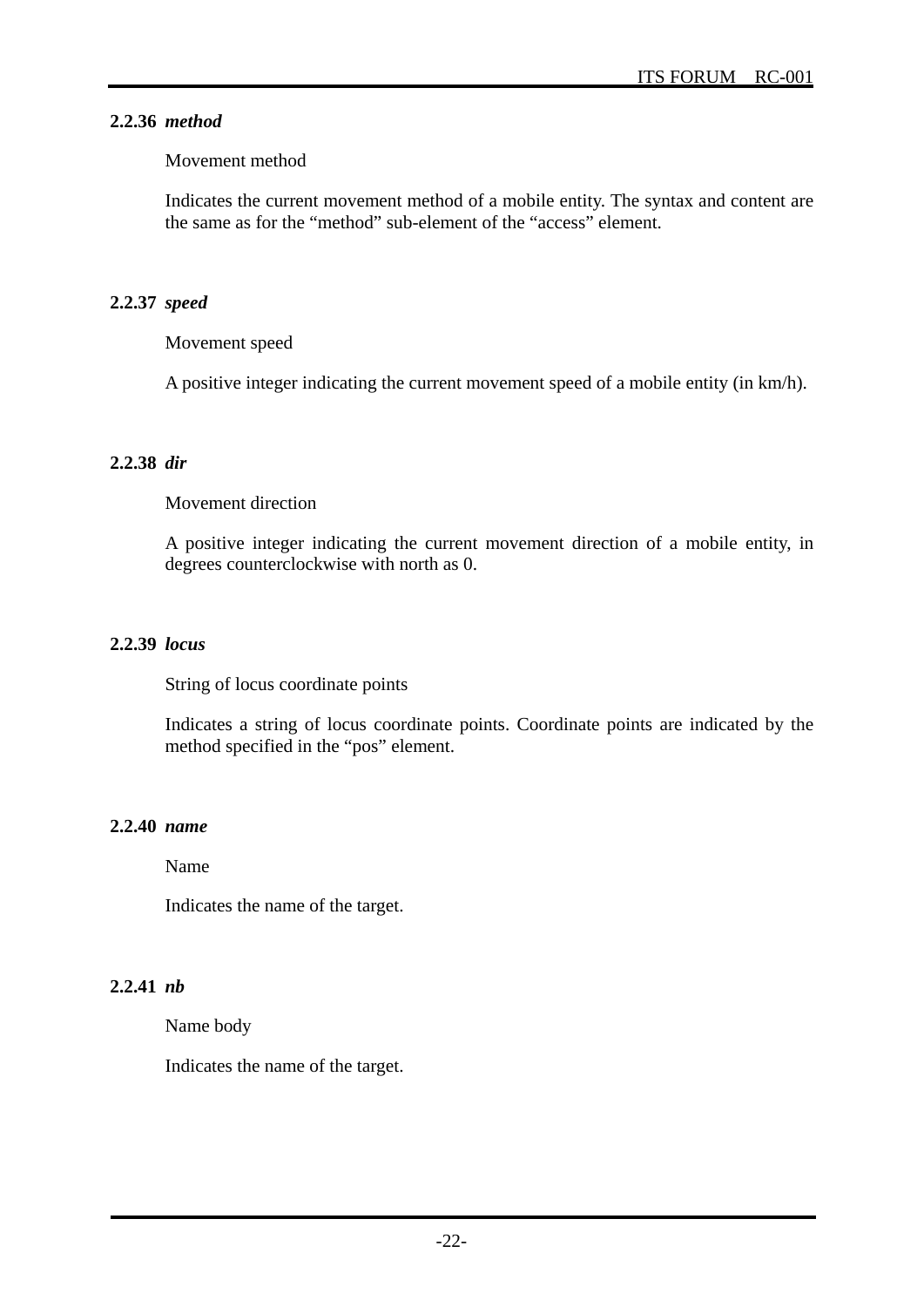# **2.2.42** *rt*

# Reading

Indicates the target name's *furigana* or abbreviation, or a second name for the target.

# **2.2.43** *note*

Description

Gives a description of the target.

# **2.2.44** *access*

Access method

Consists of the movement method, introductory point, terminal point, guidance route and description. Indicates the method used to go to the target location. The description is given by the method specified in the "note" element.

# **2.2.45** *method*

Movement method

Indicates the movement method from the introductory point to the terminal point.

# **2.2.46** *ipoint*

Introductory point

Indicates the introductory point from the introductory point type, location and name. Location and name are indicated by the method specified in the "pos" and "name" elements.

# **2.2.47** *iclass*

Introductory point type

Indicates the introductory point type.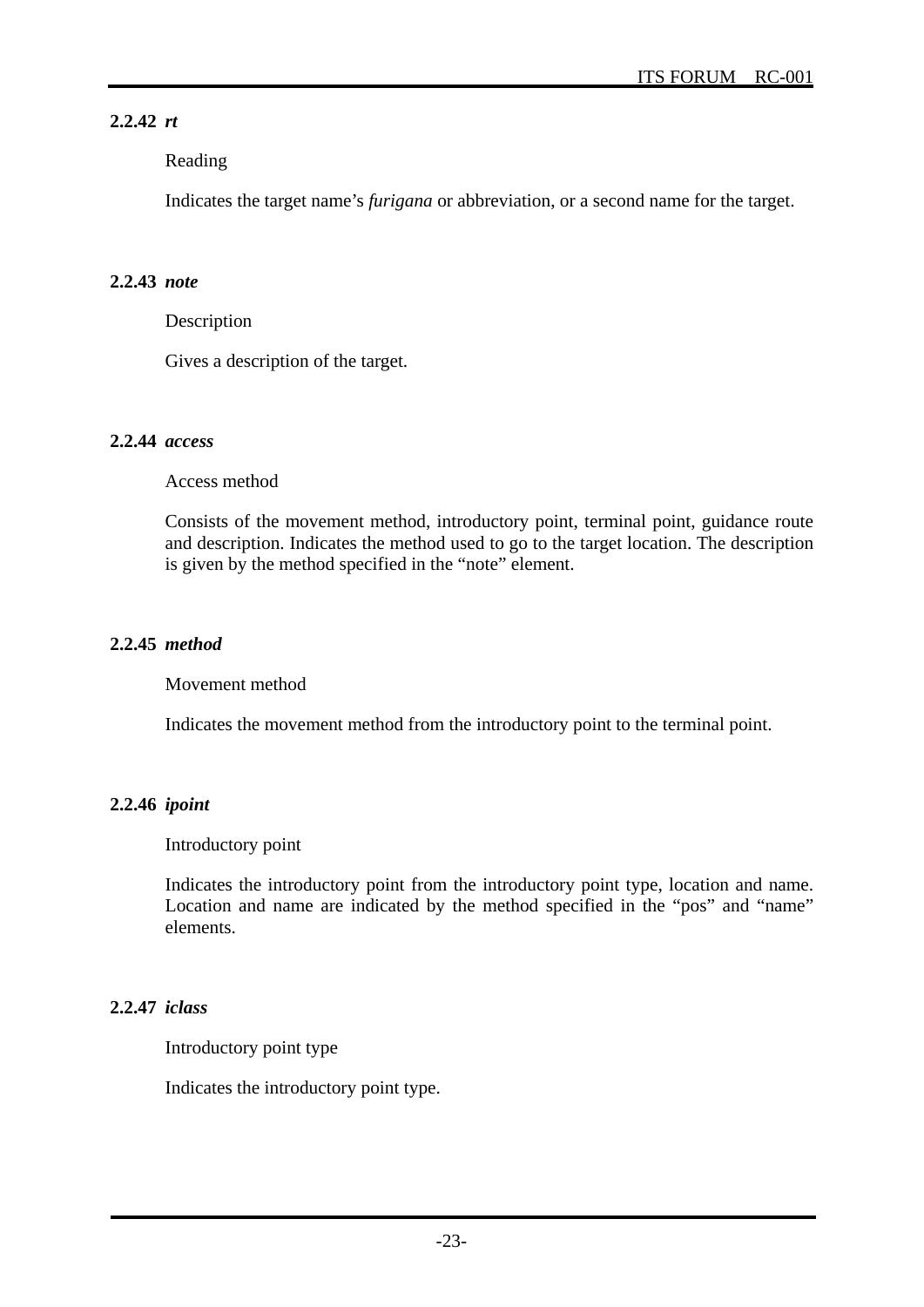# **2.2.48** *tpoint*

## Terminal point

Indicates the terminal point from the terminal point type, location and name. Location and name are indicated by the method specified in the "pos" and "name" elements.

#### **2.2.49** *tclass*

Terminal point type

Indicates the terminal point type.

#### **2.2.50** *route*

Guidance route

Indicates the route from the introductory point to the terminal point by the sub-element "pol".

# **2.2.51** *pol*

String of route coordinate points

Indicates a string of route coordinate points. Coordinate points are indicated by the method specified in the "pos" element.

# **2.2.52** *contact*

Contact information

Indicates the target's contact information. The contact information is specified by the contact information hyper reference. Supplementary descriptions for contact information are given by text strings.

# **2.2.53 category**

Category

A parameter expressing the target's genre information.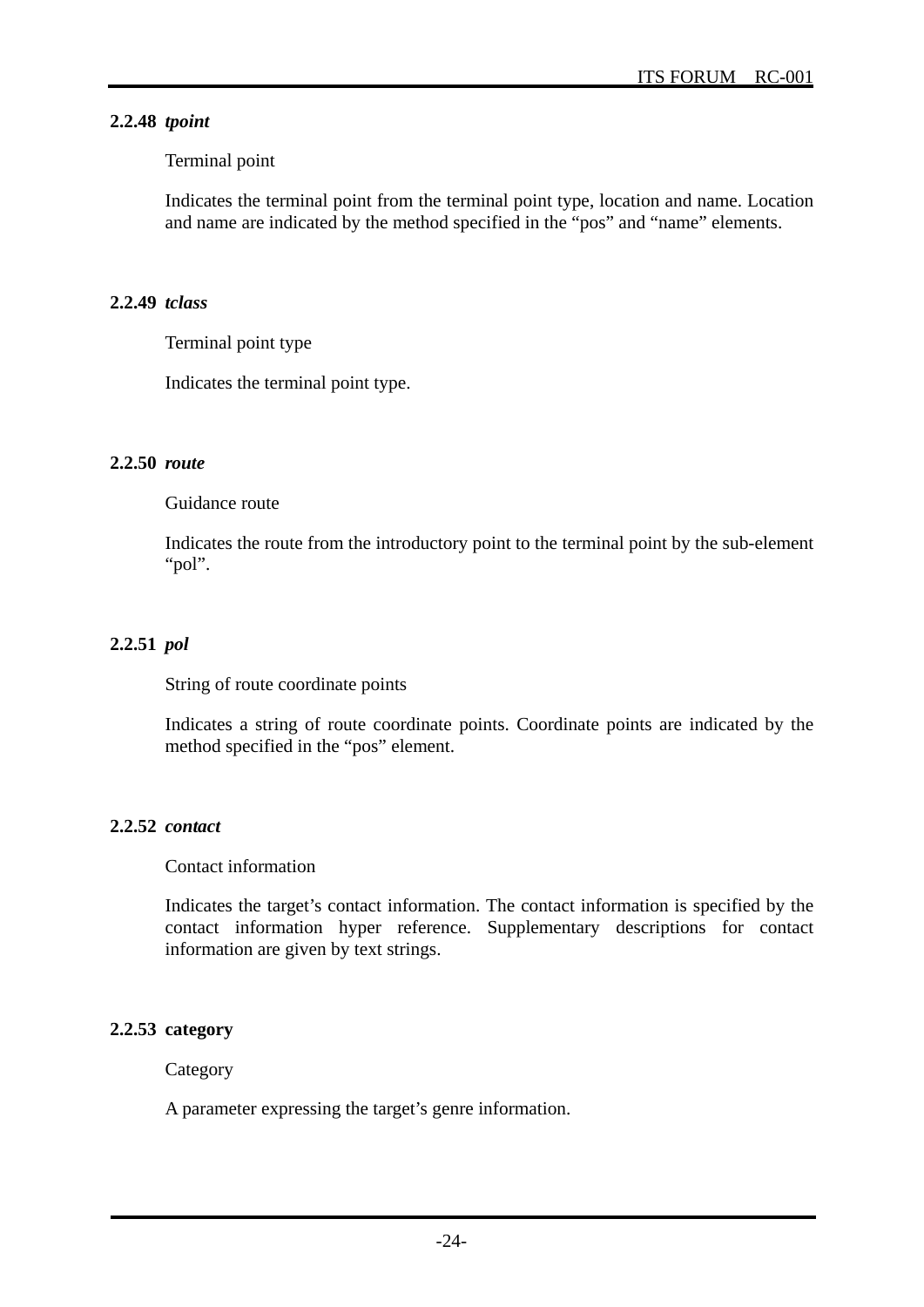# **2.2.54 mate**

Related POIX

Indicates other POIX related to the target. The information is specified by the related POIX hyper reference. The description of the relationship is given by a text string.

# **2.2.55 icon**

Icon

A structured parameter indicating the target on the map by an icon.

In addition to specification by the parameters below, could also be specified by "category".

# **2.2.56 icvendor**

Icon vendor

A parameter that specifies the icon file by vendor-specific information.

# **2.2.57 icsrc**

Icon source

A parameter that specifies the icon file by URL or directory.

# **2.2.58 action**

Condition operation

Instructs the receiver of the location information to perform an operation when a particular condition is met. The individual elements are given below.

# **2.2.59 exe\_condition**

Start condition

Indicates a condition, using location or other information. When this condition is "True", the "execute" operation described below is executed.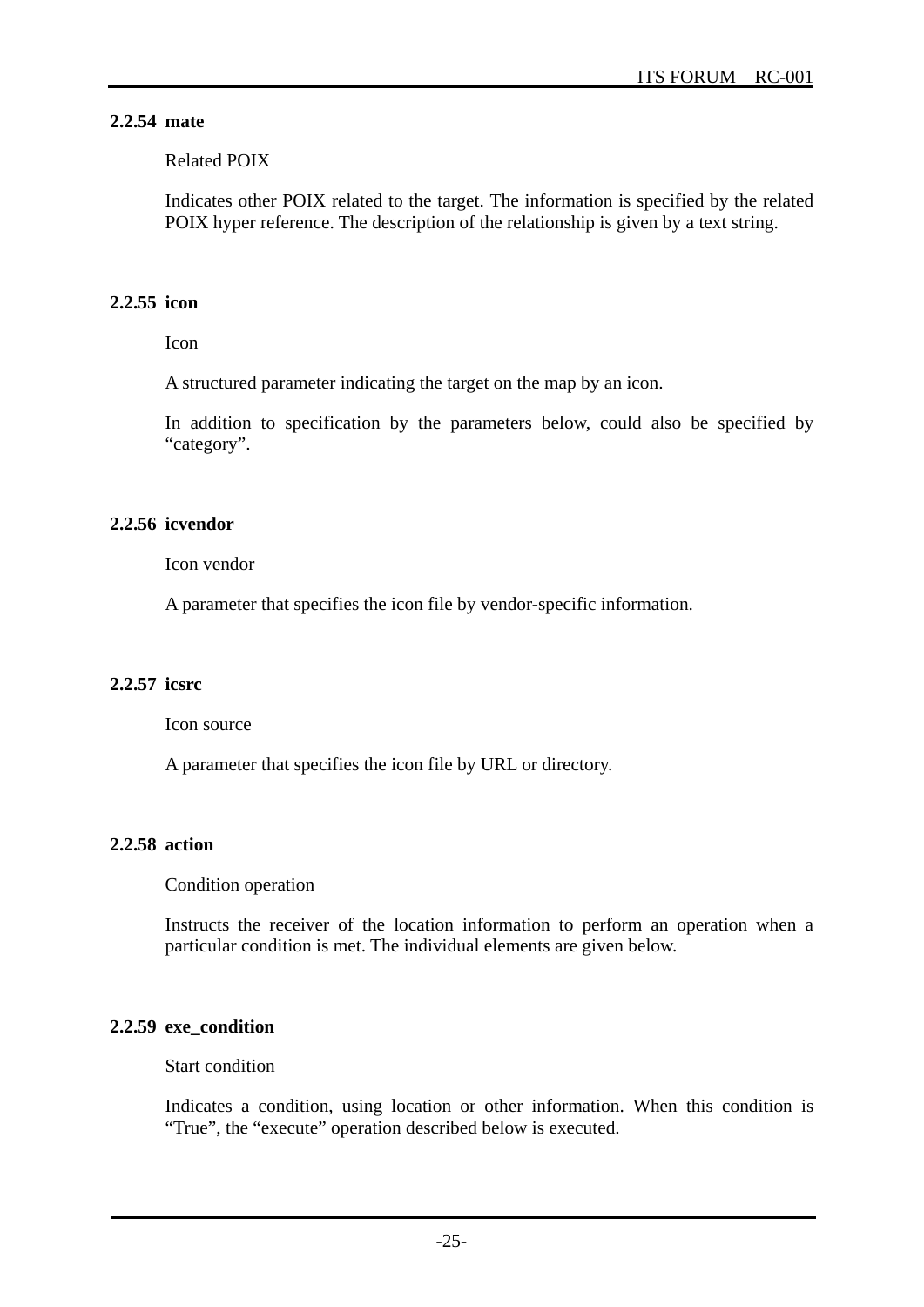#### **2.2.60 kill\_condition**

#### End condition

Indicates a condition, using location or other information. When this condition is "True", the "execute" operation described below is aborted.

#### **2.2.61 execute**

Start

Specifies an application to be executed by the information receiver, its arguments and data file name, and executes it. If the application ends automatically after executing once (such as a sound application), the execution result may remain (such as by being displayed in the screen) after the application is executed once. Arguments can be used to specify end conditions such as operation time, and "kill\_condition" can be used to specify an end condition.

# **2.2.62 built\_in\_function**

Built-in function

Indicates a built-in function.

# **2.2.63 script**

Script

Indicates the information is an execution script.

# **2.2.64 applet**

Applet

Indicates that a Java applet is specified.

# **2.2.65 objfile**

File to be executed

Indicates the information is the name of an object file to be executed. Normally the application is defined by information such as the file extension, the application starts, and the file to be executed is read.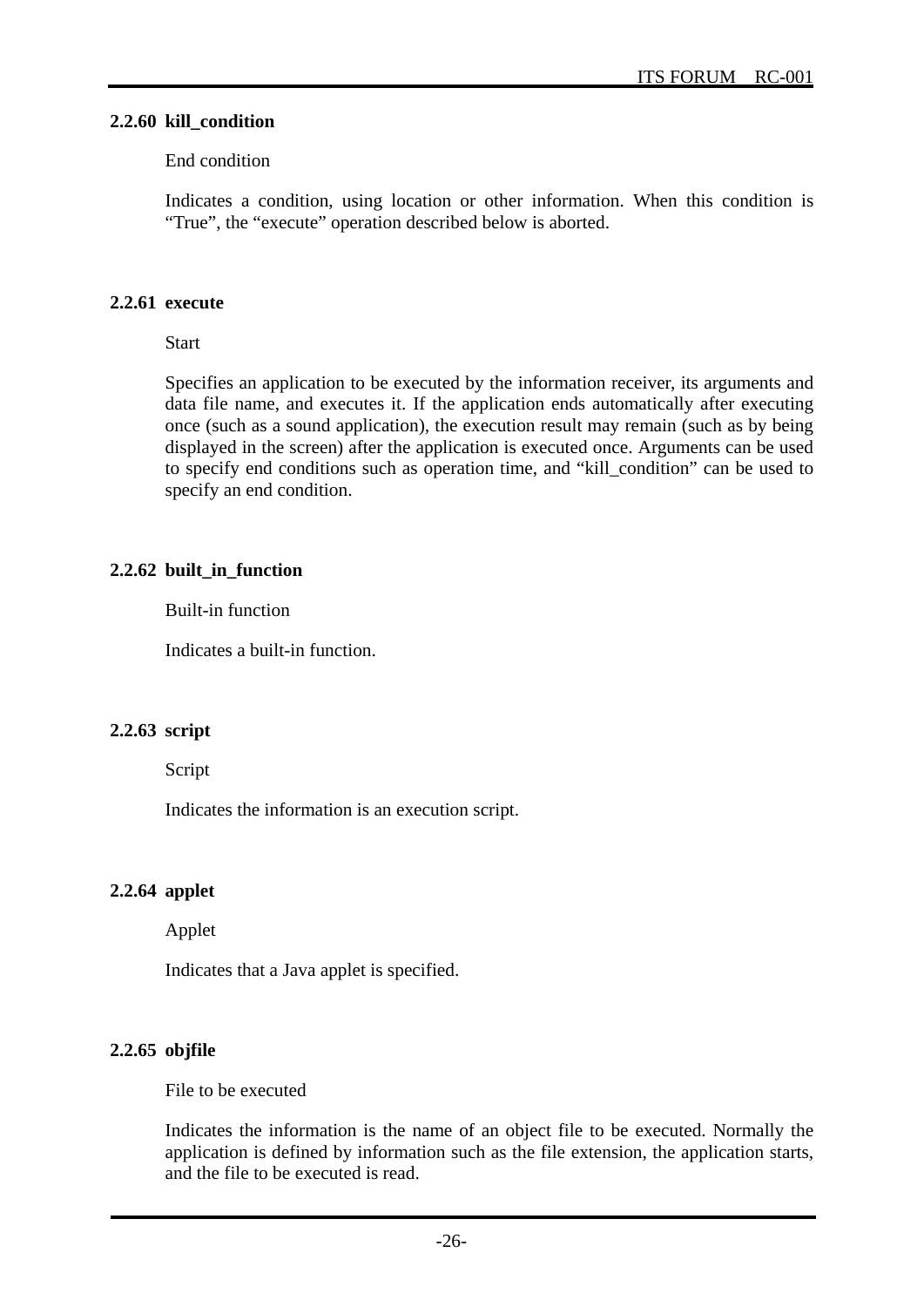Example

arib.bmp $\leftarrow$  Bitmap file, so bmp viewer starts and reads file.

 $bgm1$ .mid $\leftarrow$  Music data, so MIDI player starts and bgm1.mid is played.

Usage example

```
<action> 
     <exe_condition>dist(CURRENT_POS, REF_POS1)=<500</exe_condition> 
     <execute><built_in_function>beep()</ built_in_function></execute> 
</action> 
<action> 
     <exe_condition>dist(CURRENT_POS, REF_POS2)=<100</exe_condition> 
     <kill_condition>dist(CURRENT_POS, REF_POS3)=<100</kill_condition> 
     <execute><objfile>bgm1.mid </objfile></ execute> 
</action>
```
Note: To make the example easy to understand, the "less than" symbol  $(\le)$  has been left unchanged. However, when actually creating code, "<" must be written instead of "<", to distinguish it from "<" in tags.

The "dist" function is a function that expresses the distance between two points. This function name is for reference. CURRENT\_POS corresponds to an environmental variable, and expresses the real-time location of the equipment that received POIX\_ARIB. REF\_POS 1 to REF\_POS 3 are reference locations defined separately. The example code specifies operations on mobile entity equipment.

In this example, there are two operations.

The first operation is to execute beep() when the current location is within 500 meters of REF\_POS1. The equipment plays the beep sound from the speaker.

The second operation is to play "bgm1.mid" when the current location is within 100 meters of REF\_POS2. Whether to stop playback after one time or to repeat playback is determined by the equipment specifications. When specifying an explicit end condition such as stopping playback after 20 minutes, an argument indicating the end condition may be specified, in addition to the "bgm1.mid" file name. In either case, playback of "bgm1.mid" stops when the current location is within 100 meters of REF\_POS3.